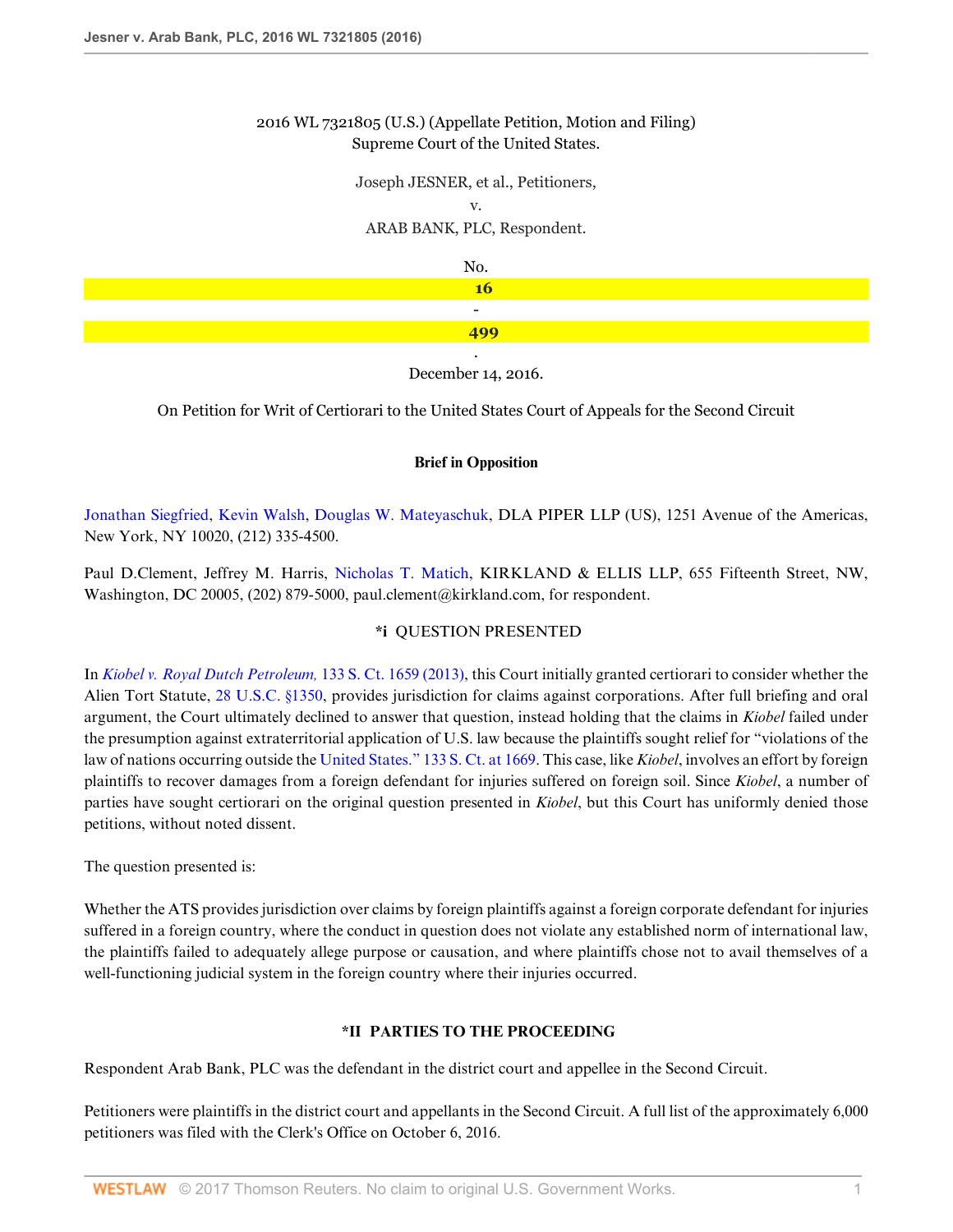Cases

# **\*III CORPORATE DISCLOSURE STATEMENT**

Arab Bank, PLC certifies that it does not have a parent corporation and that no publicly held corporation owns more than ten percent of its stock.

### **\*iv** TABLE OF CONTENTS

|                                                                                             | 111            |
|---------------------------------------------------------------------------------------------|----------------|
|                                                                                             | V <sub>1</sub> |
|                                                                                             |                |
|                                                                                             |                |
| A. Arab Bank's Critical Role in Economic Development and Anti-Terrorism Efforts             |                |
|                                                                                             |                |
|                                                                                             |                |
|                                                                                             | 12             |
| I. The Decision Below Was Correct And Is Of Minimal Practical Importance                    | 15             |
| A. This Court Has Recently and Repeatedly Denied Certiorari on the Exact Question Presented | 15             |
|                                                                                             |                |
| B. The Question Presented Is of Minimal and Diminishing Practical Importance in Light of    | 17             |
|                                                                                             |                |
|                                                                                             | 20             |
| D. The Decision Below Was Correct and Will Not Undermine Efforts To Combat Terrorism        | 27             |
| II. Petitioners' Claims Fail As A Matter Of Law For Several Other Independent Reasons       | 31             |
| *v A. The ATS Does Not Confer Jurisdiction Over Claims Alleging "Terrorism"                 | 31             |
| B. Petitioners Fail To Plausibly Allege the Requisite Intent and Causation                  | 34             |
|                                                                                             | 36             |
|                                                                                             |                |

## **\*vi** TABLE OF AUTHORITIES

|                                                                    | 35            |
|--------------------------------------------------------------------|---------------|
|                                                                    | 34            |
| <i>Baloco v. Drummond Co., 767 F.3d 1229 (11th Cir. 2014)</i>      | 20            |
| Cardona v. Chiquita Brands, 760 F.3d 1185 (11th Cir. 2014)         | 20            |
|                                                                    | 30            |
| <i>Corrie v. Caterpillar Inc., 503 F.3d 974 (9th Cir. 2007)</i>    | 24            |
|                                                                    | 24            |
| Doe I v. Nestle USA, Inc., 766 F.3d 1013 (9th Cir. 2014)           | 34            |
|                                                                    | 20            |
|                                                                    | 23            |
| Gill v. Arab Bank, PLC, 893 F. Supp. 2d 542 (E.D.N.Y. 2012)        | 6, 9, 33      |
|                                                                    | 32            |
| In re Terrorist Attacks on Sept. 11, 2001, 714 F.3d 118 (2d Cir.   | 3, 32, 33, 35 |
|                                                                    |               |
| Kiobel v. Royal Dutch Petroleum Co., 621 F.3d 111 (2d Cir. 2010)   | 1, 28, 29     |
| *vii Kiobel v. Royal Dutch Petroleum Co., 132 S. Ct. 1738 (2012)   | 18            |
| Kiobel v. Royal Dutch Petroleum Co., 133 S. Ct. 1659 (2013) passim |               |
| Linde v. Arab Bank, No. 16-2119 (2d Cir. appeal docketed June 22,  | 26            |
|                                                                    |               |
| Mashreqbank PSC v. Ahmed Hamad Al Gosaibi & Bros. Co., 12          | 22            |
|                                                                    |               |
| <i>Mastafa v. Chevron Corp., 770 F.3d 170 (2d Cir. 2014)</i>       | 32            |
|                                                                    | 24            |
|                                                                    | 30            |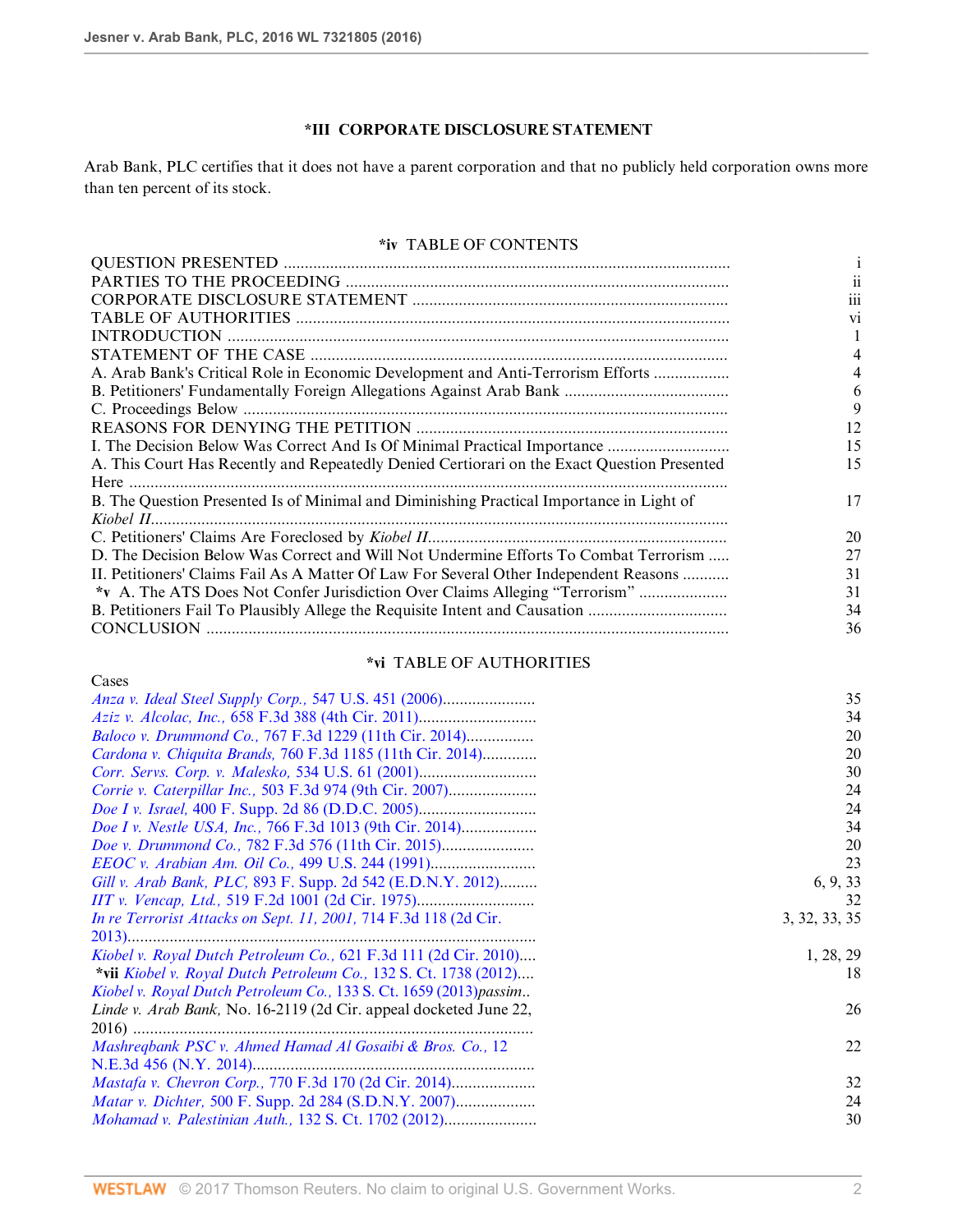| <i>Mujica v. AirScan, 771 F.3d 580 (9th Cir. 2014)</i>                | 20        |
|-----------------------------------------------------------------------|-----------|
| Presbyterian Church of Sudan v. Talisman Energy, Inc., 582 F.3d       | 4, 34, 35 |
|                                                                       |           |
| RJR Nabisco v. European Cmty., 136 S. Ct. 2090 (2016)                 | 30        |
| <i>Rothstein v. UBS AG, 708 F.3d 82 (2d Cir. 2013)</i>                | 4, 35, 36 |
| Sosa v. Alvarez-Machain, 542 U.S. 692 (2004) passim                   |           |
|                                                                       | 32, 33    |
| *viii Wiwa v. Royal Dutch Petroleum Co., 226 F.3d 88 (2d Cir.         | 21        |
| <b>Statutes</b>                                                       |           |
|                                                                       | 9, 30, 31 |
|                                                                       | 30        |
|                                                                       | 1, 9      |
| Justice Against Sponsors of Terrorism Act, Pub. L. 114-222 (2016)     | 31        |
| Regulations                                                           |           |
|                                                                       | 30        |
| <b>Other Authorities</b>                                              |           |
| Aviv Cohen, Prosecuting Terrorists at the International Criminal      | 33        |
| Court: Reevaluating an Unused Legal Tool to Combat Terrorism, 20      |           |
|                                                                       |           |
| Br. in Opp., Cardona v. Chiquita Brands, Nos. 14-777, 14-1011         | 17        |
|                                                                       |           |
| Br. of Jordan, Arab Bank v. Linde, No. 12-1485 (filed July 24, 2013)  | 25        |
|                                                                       |           |
| Br. of United States, Arab Bank v. Linde, No. 12-1485 (filed May      | 5, 25, 35 |
|                                                                       |           |
| Global Finance, Best Banks By Region 2016 (Mar. 15, 2016), http://    | 4         |
|                                                                       |           |
| Global Finance, Best Banks in Jordan 2003 (Oct. 1, 2003), http://     | 4         |
|                                                                       |           |
| Mot. to Dismiss, Lev v. Arab Bank, No. 1:08-cv-3251 (E.D.N.Y.         | 10        |
|                                                                       |           |
| *ix Pet. for Cert., Nestle v. Doe, No. 15-349 (filed Sept. 18, 2015). | 16        |
| Pet. for Cert., Ntsebeza v. Ford Motor Co., No. 15-1020 (filed Feb.   | 15, 16    |
|                                                                       |           |
|                                                                       | 29        |
| Philip J. Stern, The English East India Company and the Modern        | 29        |
| Corporation: Legacies, Lessons, and Limitations, 39 Seattle U.L.      |           |
|                                                                       |           |
| Salman Masood, India and Pakistan Accuse Each Other in Deaths         | 33        |
| of Civilians, N.Y. Times (Aug. 28, 2015), http://nyti.ms/2hcATaY      |           |
| Simon Schuster, Ukraine and Russia Demonize Each Other With           | 34        |
| Claims of Terrorism, Time (Apr. 3, 2014), http://ti.me/1owuokj        |           |
| Stern & Gressman, Supreme Court Practice (10th ed. 2013)              | 31        |
|                                                                       | 28        |
| U.N. Human Rights Council, Report of the Special Representative       | 28        |
| of the Secretary-General on the Issue of Human Rights and             |           |
| Transnational Corporations and Other Business Enterprises, ¶19,       |           |
|                                                                       |           |

### **\*1** INTRODUCTION

Arab Bank is a leading financial institution headquartered in Jordan with operations throughout the world. The government of Jordan has emphasized that the Bank is a "pivotal force of economic stability and security" throughout Jordan and the Middle East. And the United States government has described the Bank "constructive partner" in the fight against terrorism financing and money laundering.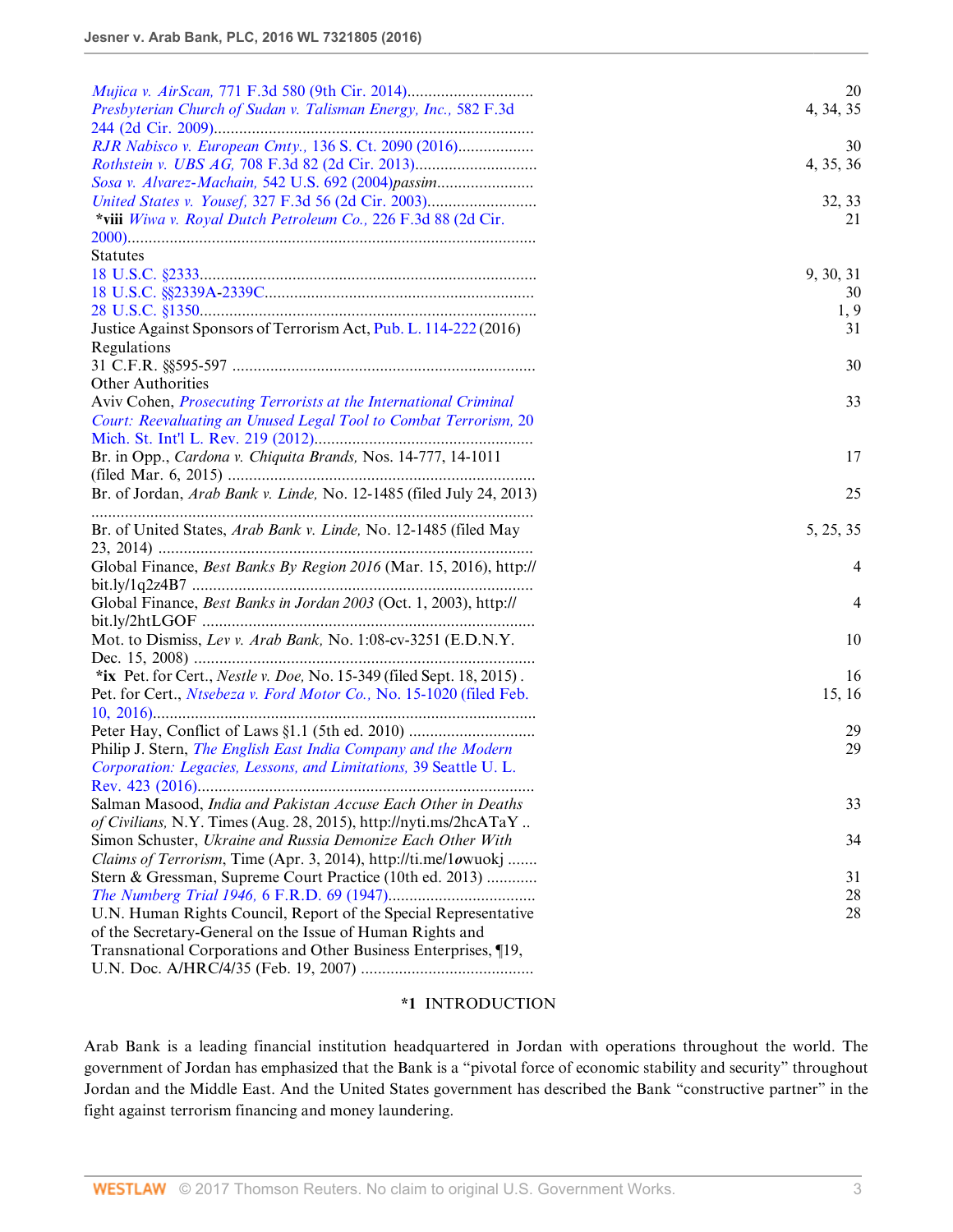More than a decade ago, the Petitioners in these consolidated actions sued the Bank under the Alien Tort Statute ("ATS"), [28 U.S.C. §1350,](http://www.westlaw.com/Link/Document/FullText?findType=L&pubNum=1000546&cite=28USCAS1350&originatingDoc=I1461840bc39411e6b92bf4314c15140f&refType=LQ&originationContext=document&vr=3.0&rs=cblt1.0&transitionType=DocumentItem&contextData=(sc.Search)) seeking to hold the Bank liable for attacks in Israel perpetrated by Hamas and other groups and individuals over a ten-year period. There is no allegation that the Bank was involved in the planning, financing, or commission of the attacks that caused their injuries. Instead, Petitioners allege that the Bank provided financial services, such as holding accounts and clearing automated electronic wire transfers, for foreign individuals and charities that allegedly supported or maintained affiliations with terrorist organizations.

Although there were multiple grounds on which Petitioners' ATS claims could have been dismissed, the district court held that those claims failed because corporations are not proper ATS defendants under the Second Circuit's decision in *[Kiobel v. Royal Dutch Petroleum Co.,](http://www.westlaw.com/Link/Document/FullText?findType=Y&serNum=2023079291&pubNum=0000506&originatingDoc=I1461840bc39411e6b92bf4314c15140f&refType=RP&fi=co_pp_sp_506_135&originationContext=document&vr=3.0&rs=cblt1.0&transitionType=DocumentItem&contextData=(sc.Search)#co_pp_sp_506_135)* 621 F.3d 111, 135 (2d Cir. 2010) ("*Kiobel I*"). The Second Circuit panel affirmed on that basis. Pet.App.29a.

**\*2** Petitioners now seek this Court's review solely on the question of whether the ATS "categorically forecloses corporate liability." Pet. i. The petition should be denied. Although this Court initially granted certiorari on the corporate-liability question in *Kiobel*, it subsequently resolved the case on the ground that the ATS does not reach "violations of the law of nations *occurring outside the United States.*" *[Kiobel v. Royal Dutch Petroleum,](http://www.westlaw.com/Link/Document/FullText?findType=Y&serNum=2030367986&pubNum=0000708&originatingDoc=I1461840bc39411e6b92bf4314c15140f&refType=RP&fi=co_pp_sp_708_1669&originationContext=document&vr=3.0&rs=cblt1.0&transitionType=DocumentItem&contextData=(sc.Search)#co_pp_sp_708_1669)* 133 S. Ct. 1659, 1669 (2013) ("*Kiobel II*") (emphasis added). This case likewise involves an effort by foreign plaintiffs to recover damages from a foreign defendant for injuries suffered abroad. Since this Court's decision in *Kiobel II*, the Court has denied multiple petitions raising the exact same question presented here, in cases arising out of the Second Circuit and elsewhere. Nothing has changed since those denials of certiorari that would warrant a different outcome here. Indeed, as four Second Circuit judges correctly recognized in their concurrence in the denial of rehearing, the corporate-liability question is of "sharply reduced" importance in the wake of *Kiobel II* because most ATS cases against corporations can now be dismissed on extraterritoriality grounds as well. Pet.App.42a.

If the Court were to grant certiorari in this case, it would be *Kiobel* all over again: the Court would quickly discover that there is no need to reach the question of corporate liability because Petitioners' ATS claims do not have a sufficient nexus to the United States to be litigated in U.S. court. Everything about this case is fundamentally foreign - it involves foreign plaintiffs suing foreign defendants for injuries that occurred on foreign soil **\*3** as part of a long-running conflict between foreign parties. And this case has profound implications for U.S. foreign policy and U.S. relations with critical allies such as Jordan. Allowing Petitioners' claims to proceed would interfere with the conduct of U.S. foreign policy and lead to the precise diplomatic friction that this Court sought to avoid in *Kiobel II.* As Judges Jacobs, Cabranes, Raggi, and Livingston correctly recognized in their concurrence in the denial of rehearing, this case could have been, should have been, and can be "straightforwardly decided under *Kiobel II.*" Pet.App.38a.

In fact, there are even *stronger* grounds for dismissal here than in *Kiobel II* because it is undisputed that Petitioners could have sought relief under Israeli tort law. They chose to litigate in the U.S. not because the U.S. has any meaningful connection to this controversy, but solely because of the lure of punitive damages, which are rarely awarded in Israeli courts. This Court should not facilitate such transparent forum-shopping by reviving Petitioners' claims. Any further litigation of this dispute in U.S. court "would serve no purpose remotely commensurate with the effort it would entail." Pet.App.36a.

Even putting aside *Kiobel II*, there are multiple additional grounds on which Plaintiffs would lose even if corporations could be sued under the ATS. The ATS does not provide jurisdiction for claims based on acts of terrorism because there is no universally accepted definition of "terrorism" under international law. *See [In re Terrorist Attacks on Sept.](http://www.westlaw.com/Link/Document/FullText?findType=Y&serNum=2030355529&pubNum=0000506&originatingDoc=I1461840bc39411e6b92bf4314c15140f&refType=RP&fi=co_pp_sp_506_125&originationContext=document&vr=3.0&rs=cblt1.0&transitionType=DocumentItem&contextData=(sc.Search)#co_pp_sp_506_125) 11, 2001,* [714 F.3d 118, 125 \(2d Cir. 2013\)](http://www.westlaw.com/Link/Document/FullText?findType=Y&serNum=2030355529&pubNum=0000506&originatingDoc=I1461840bc39411e6b92bf4314c15140f&refType=RP&fi=co_pp_sp_506_125&originationContext=document&vr=3.0&rs=cblt1.0&transitionType=DocumentItem&contextData=(sc.Search)#co_pp_sp_506_125). Nor **\*4** can Plaintiffs plausibly allege the *specific intent* required for ATS claims, *see [Presbyterian Church of Sudan v. Talisman Energy, Inc.,](http://www.westlaw.com/Link/Document/FullText?findType=Y&serNum=2019944807&pubNum=0000506&originatingDoc=I1461840bc39411e6b92bf4314c15140f&refType=RP&fi=co_pp_sp_506_259&originationContext=document&vr=3.0&rs=cblt1.0&transitionType=DocumentItem&contextData=(sc.Search)#co_pp_sp_506_259)* 582 F.3d 244, 259 (2d Cir. 2009), or a causal link between their injuries and any alleged violation of international law by the Bank, *see [Rothstein v. UBS AG,](http://www.westlaw.com/Link/Document/FullText?findType=Y&serNum=2029858337&pubNum=0000506&originatingDoc=I1461840bc39411e6b92bf4314c15140f&refType=RP&fi=co_pp_sp_506_95&originationContext=document&vr=3.0&rs=cblt1.0&transitionType=DocumentItem&contextData=(sc.Search)#co_pp_sp_506_95)* 708 F.3d [82, 95 \(2d Cir. 2013\)](http://www.westlaw.com/Link/Document/FullText?findType=Y&serNum=2029858337&pubNum=0000506&originatingDoc=I1461840bc39411e6b92bf4314c15140f&refType=RP&fi=co_pp_sp_506_95&originationContext=document&vr=3.0&rs=cblt1.0&transitionType=DocumentItem&contextData=(sc.Search)#co_pp_sp_506_95).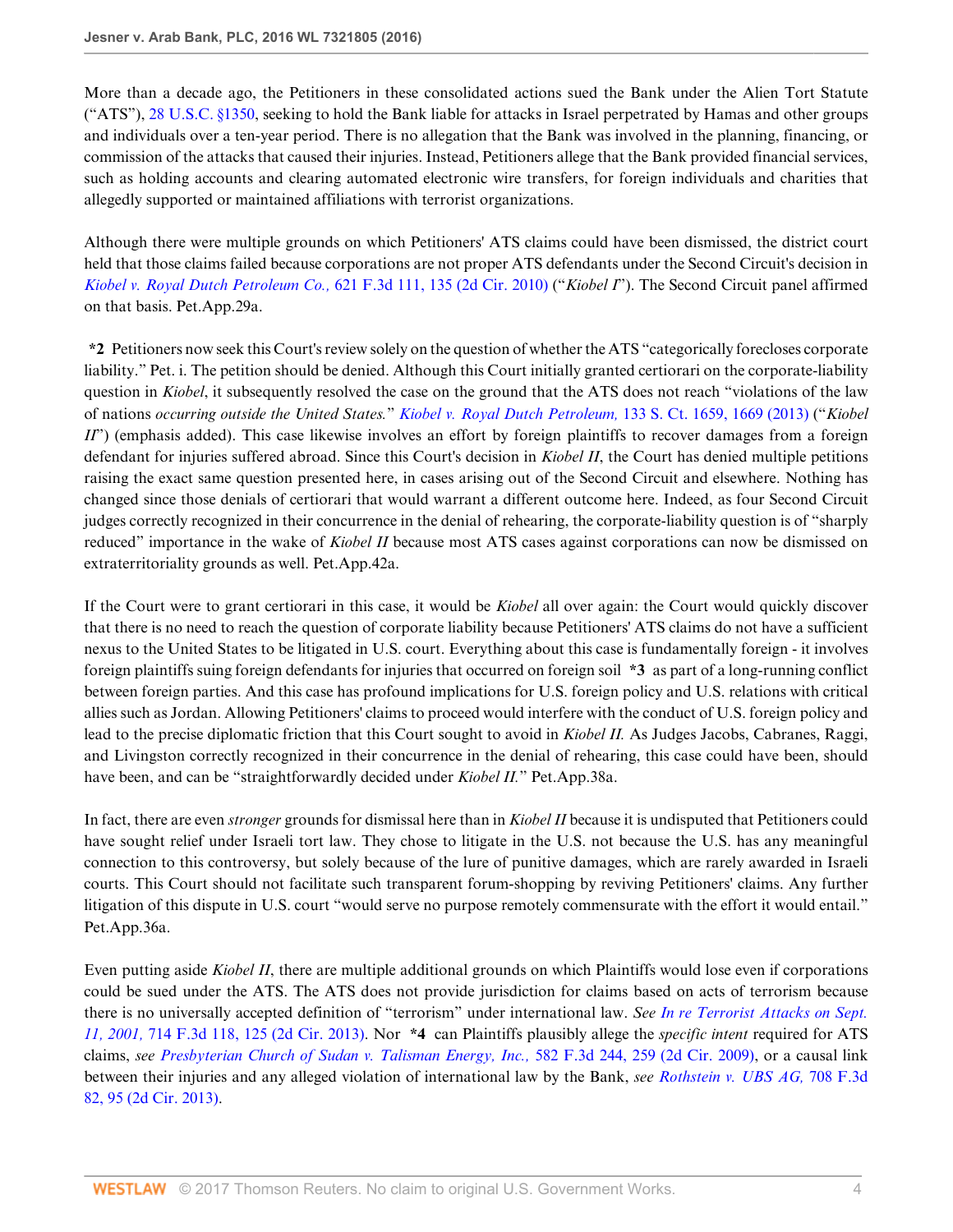\*\*\*

In sum, after more than 10 years of litigation, Petitioners remain no closer than they were on day one to stating a viable claim under the ATS. The ATS's inapplicability to corporations is just the tip of the iceberg in terms of the legal defects of Petitioners' claims. Petitioners offer no plausible basis to extend this litigation further in order to address a question of diminishing importance on which this Court has repeatedly denied certiorari. The petition should be denied.

#### **STATEMENT OF THE CASE**

#### <span id="page-4-0"></span>**A. Arab Bank's Critical Role in Economic Development and Anti-Terrorism Efforts**

Respondent Arab Bank is the largest bank in the Kingdom of Jordan, where it is incorporated and headquartered. It operates in nearly 30 countries, including the United States. For decades, the Bank has been recognized as a "best" institution by industry publications. *See* Global Finance, *Best Banks By Region 2016* (Mar. 15, 2016), http:// bit.ly/1q2z4B7; Global Finance, *Best Banks in Jordan 2003* (Oct. 1, 2003), http://bit.ly/2htLGOF. The Kingdom of Jordan has described the Bank as a "pivotal force of economic stability and security in **\*5** [Jordan] and the broader region." C.A.App.[1](#page-15-0)025, 1054-55.<sup>1</sup>

Arab Bank is also the largest financial institution in the Palestinian Territories, where it has been a development partner with the U.S. Agency for International Development, OXFAM, Save the Children Fund, Catholic Relief Services, and many other groups. C.A.App.929-30, 1055. Indeed, the Bank is "the main vehicle for … payments by the international donor community" to Palestinian organizations, and is also used by the Israeli government, which transfers customs and tax revenues collected for the benefit of the Palestinian Authority to accounts maintained by the Bank. *Id.*

The Bank is deeply committed to fighting the scourge of terrorism. The United States government has described the Bank as a "constructive partner" in "working to prevent terrorist financing," and has praised the Bank as a "leading participant" in "regional forums on anti-money laundering and combatting the financing of terrorism." Br. of United States at 20, *Arab Bank v. Linde,* No. 12-1485 (U.S. filed May 23, 2014) ("U.S. *Linde* Br.").

For example, outside the U.S., the Bank fully complies with the legal requirements of the countries in which it operates. In particular, it performs necessary due diligence on prospective customers, and screens account applicants against blacklists **\*6** provided by local regulatory authorities. It was one of the first banks in the Middle East to introduce technology allowing local branches to screen customer names against the U.S. Office of Foreign Assets Control ("OFAC") "blacklist," even though OFAC regulations have never required foreign entities to apply such scrutiny. *See Gill v. Arab Bank, PLC,* [893 F. Supp. 2d 542, 565 \(E.D.N.Y. 2012\)](http://www.westlaw.com/Link/Document/FullText?findType=Y&serNum=2029142699&pubNum=0004637&originatingDoc=I1461840bc39411e6b92bf4314c15140f&refType=RP&fi=co_pp_sp_4637_565&originationContext=document&vr=3.0&rs=cblt1.0&transitionType=DocumentItem&contextData=(sc.Search)#co_pp_sp_4637_565).

In the U.S., the Bank operated through its New York Branch (Arab Bank New York ("ABNY")), whose systems were specifically designed to comply with regulations prohibiting U.S. branches of foreign banks from engaging in transactions with individuals and entities on the OFAC blacklist. In addition to those computerized safeguards, ABNY also maintained a dedicated Compliance Department to oversee compliance with U.S. regulations and to develop and implement policies designed to curb money laundering and terrorism financing.

#### **B. Petitioners' Fundamentally Foreign Allegations Against Arab Bank**

Petitioners are foreign citizens who were victims of attacks perpetrated in Israel by Hamas and other foreign individuals and organizations over a ten-year period. Yet Petitioners have not sued any terrorists, terrorist groups, or their financial backers. Nor have they sought relief in Israel, the location of the attacks, even though Israel has a well-functioning tort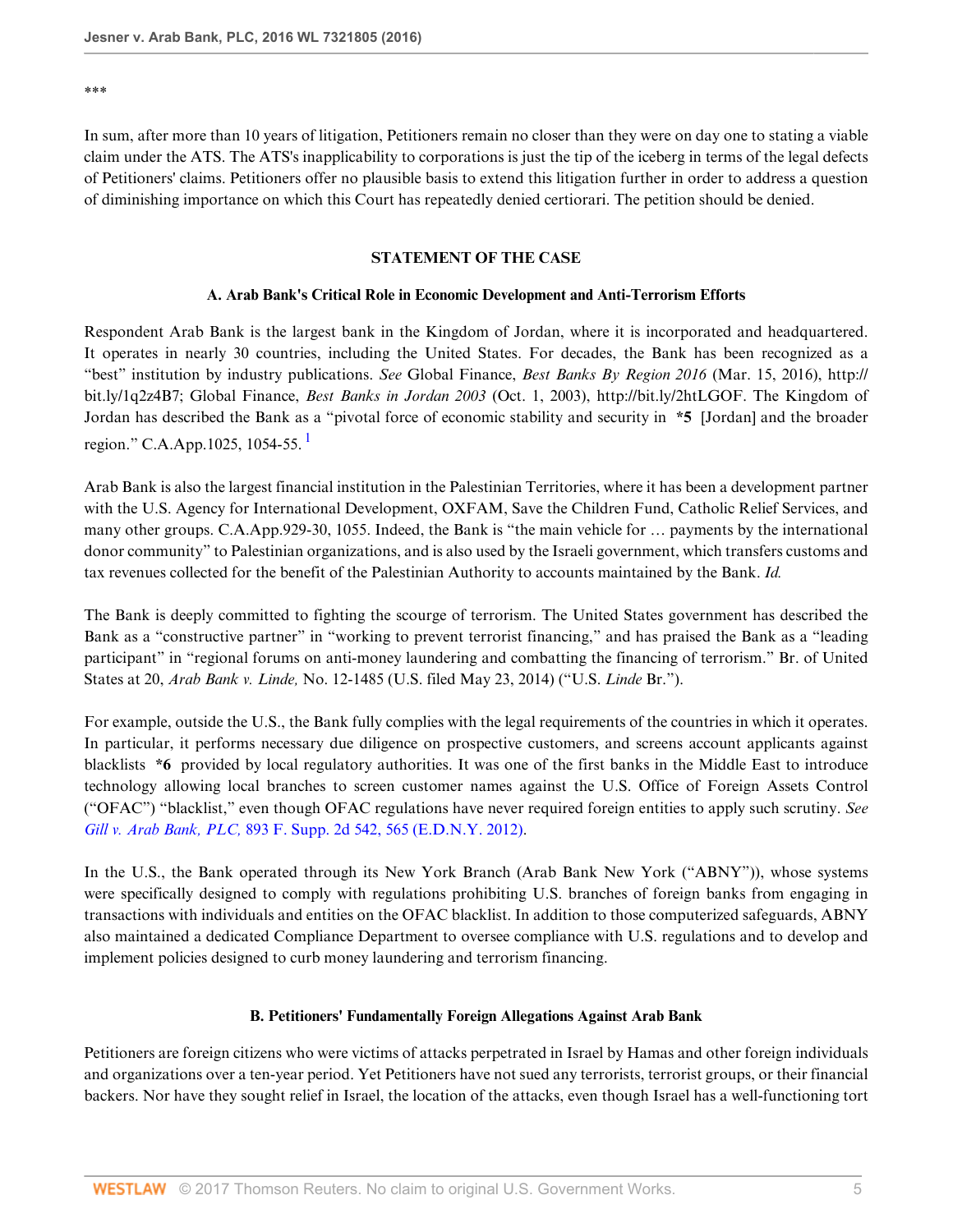regime. Instead, they brought claims against Arab Bank in U.S. court under the ATS seeking relief for their foreign injuries that occurred on foreign soil.

**\*7** Petitioners do not allege that the Bank was involved in planning, funding, or committing the attacks that caused their injuries. At most, Petitioners allege that the Bank maintained accounts and processed transactions for foreign persons and charities affiliated with foreign terrorist organizations. But they do not allege any link between the Bank's activities and *the specific attacks that caused their injuries.* They instead contend that the Bank's alleged provision of *general assistance* in the form of financial services to foreign persons affiliated with, or related to, foreign terrorists is sufficient to give rise to liability under the ATS.

None of this has anything to do with the United States. Every bank account referenced by Petitioners was held in a foreign country, and every transaction in question was initiated or received by a foreign party. *No account at issue was held by ABNY.* ABNY performed ministerial dollar clearing services - typical of those performed by all U.S. correspondent banks - involving transactions that merely *transited* the United States while en route from a foreign sender to a foreign recipient. While passing through the U.S., those transactions were processed electronically, without human intervention, through an automated clearing system that also screened the names of the parties involved against the OFAC "blacklist."<sup>[2](#page-15-1)</sup>

<span id="page-5-0"></span>**\*8** Petitioners' discussion of the Bank's conduct rests on a skewed and highly selective description of the factual record. For example, Petitioners assert (at 5-6) that the Bank "maintained accounts for numerous well-known leaders of Hamas." But nearly all of the referenced individuals have never been designated as terrorists by the U.S. government (even to this day). And it is undisputed that all of those accounts were held *in foreign countries.* C.A.App.203-07.

<span id="page-5-1"></span>Straining to create a U.S. nexus, Petitioners further assert (at 6-7) that the Bank's "New York branch" processed more than \$121 million in transactions "in aid of Palestinian terrorists." But, with just four exceptions (out of the approximately 500,000 transactions the branch processes annually), none of the identified transactions involved designated terrorists or entities on the OFAC blacklist.<sup>[3](#page-15-2)</sup> Those transactions were initiated by foreign parties located in foreign countries, for the benefit of other foreign parties, and merely passed through the Bank's automated electronic funds clearing facilities in New York as they would through any correspondent bank. C.A.App.203-07; *see also supra* n.2. And Petitioners do not allege that any of **\*9** those transactions had any connection to the specific attacks that caused their injuries.

Petitioners (at 6) also make the misleading assertion that the Bank "admitted" that it "processed 282 funds transfers" for individuals that the United States had designated as terrorists. But, with the exception of the four transfers discussed above, those 282 transfers never transited through the U.S and did not even involve U.S. currency. Instead, they occurred *entirely outside the United States*, in countries where the individuals in question were *not* designated as terrorists at the time of the transfers. *Linde.*C.A.App. 7033-34.

Finally, Petitioners assert (at 7-8) that the Office of the Comptroller of the Currency ("OCC") and other regulators found that the Bank's activities posed a risk of transferring money to suspected terrorists. But OCC explicitly found that the Bank did not engage in any knowing wrongdoing. To the contrary, OCC found that the Bank "largely complied with the requirement to cease clearing funds transfers once the [Treasury Department] designated an entity as a 'specially designated terrorist,' 'specially designated global terrorist,' or 'foreign terrorist organization.' " *Gill,* [893 F. Supp. 2d](http://www.westlaw.com/Link/Document/FullText?findType=Y&serNum=2029142699&pubNum=0004637&originatingDoc=I1461840bc39411e6b92bf4314c15140f&refType=RP&fi=co_pp_sp_4637_566&originationContext=document&vr=3.0&rs=cblt1.0&transitionType=DocumentItem&contextData=(sc.Search)#co_pp_sp_4637_566) [at 566.](http://www.westlaw.com/Link/Document/FullText?findType=Y&serNum=2029142699&pubNum=0004637&originatingDoc=I1461840bc39411e6b92bf4314c15140f&refType=RP&fi=co_pp_sp_4637_566&originationContext=document&vr=3.0&rs=cblt1.0&transitionType=DocumentItem&contextData=(sc.Search)#co_pp_sp_4637_566)

#### **C. Proceedings Below**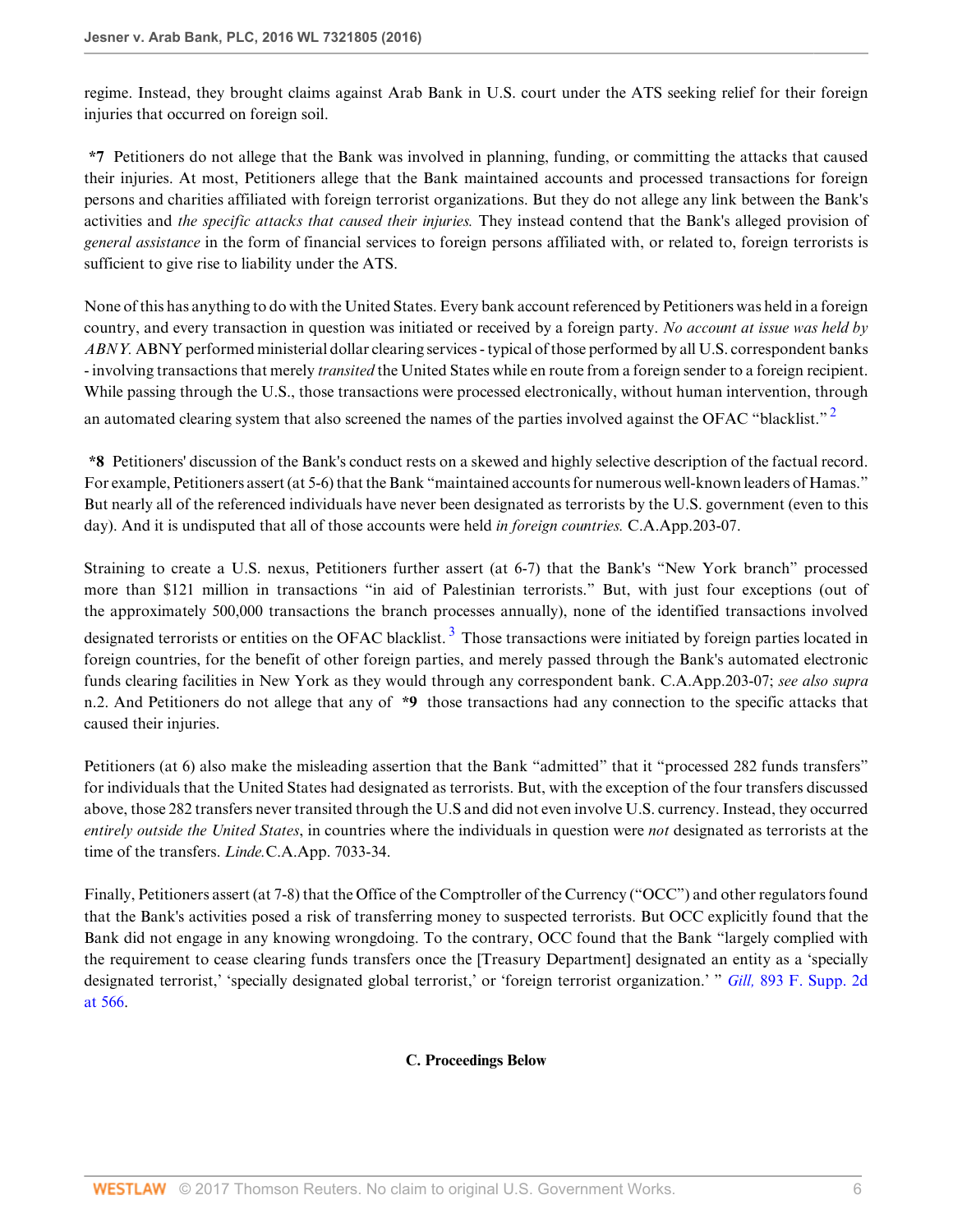**1.** Multiple sets of plaintiffs filed complaints against the Bank between 2004 and 2010. Each complaint made essentially the same allegations about the Bank's conduct, and asserted one or both of (1) claims by foreign nationals under the ATS; or (2) claims by U.S. nationals under the Anti-Terrorism Act, [18 U.S.C. §2333](http://www.westlaw.com/Link/Document/FullText?findType=L&pubNum=1000546&cite=18USCAS2333&originatingDoc=I1461840bc39411e6b92bf4314c15140f&refType=LQ&originationContext=document&vr=3.0&rs=cblt1.0&transitionType=DocumentItem&contextData=(sc.Search)) ("ATA").

**\*10** Beginning in July 2005, the Bank filed motions to dismiss the foreign plaintiffs' ATS claims, arguing that (1) "terrorism" had not been sufficiently defined by the international community to be cognizable under the ATS; (2) Plaintiffs had not pled the requisite *mens rea*; and (3) Plaintiffs' claims were barred as an impermissible extraterritorial application of U.S. law. *See, e.g.*, Mot. to Dismiss, *Lev v. Arab Bank,* No. 1:08-cv-3251 (E.D.N.Y. Dec. 15, 2008). The district court initially denied the Bank's motions. *See, e.g.*, C.A.App.783-84.

After the Second Circuit's 2010 decision in *Kiobel I*, the Bank attempted to renew its motion to dismiss, but the district court stayed that motion pending this Court's decision. After this Court's decision in *Kiobel II*, the Bank filed a renewed motion to dismiss, arguing that Petitioners' claims were subject to dismissal under both *Kiobel I* and *Kiobel II.* In August 2013, the district court granted the Bank's renewed motion and dismissed the ATS claims on the basis of *Kiobel I.*

**2.** Petitioners appealed. The Bank argued to the Second Circuit that the judgment should be affirmed for any or all of the reasons pressed below, including the lack of corporate liability under the ATS, the fact that Petitioners allege purely extraterritorial conduct in violation of this Court's holding in *Kiobel II*, and the absence of any universal international norm against "terrorism." Indeed, even Petitioners' counsel acknowledged at oral argument that the record was sufficiently complete to allow the court to rule on the extraterritoriality issue under *Kiobel II. See* Tr. of Oral Arg. at 4-5 ("[T]here's sufficient **\*11** evidence in the record for this Court to" decide the *Kiobel II* issue, and "this Court has … taken the opportunity to reach that question when it's been posed, irrespective of the question of corporate liability."). The Second Circuit panel found it "tempting to … affirm[] the district court's judgments on the basis of *Kiobel II*[*'s*]" rule against extraterritorial application of the ATS, but ultimately affirmed on the basis of *Kiobel I's* no-corporate liability rule. Pet.App.28a-29a.

Petitioners sought rehearing en banc, urging the full Second Circuit to address an alleged circuit split over whether corporations can be held liable under the ATS. The court denied the petition.

In an opinion concurring in the denial of rehearing, Judge Jacobs (joined by Judges Cabranes, Raggi, and Livingston) faulted the panel for "steer[ing] deliberately into controversy" by affirming solely on the basis of *Kiobel I* in an effort to have that precedent overruled en banc or by this Court. Pet.App.40a-42a. The concurring judges explained that the importance of the no-corporate-liability rule set forth in *Kiobel I* has been "sharply eroded" because many ATS claims against corporations can now be dismissed under *Kiobel II*'s holding that the ATS does not apply to conduct that occurred in a foreign country. Pet.App.37a. According to those judges, this appeal "could have been straightforwardly decided under *Kiobel II*" because this case involves foreign plaintiffs suing a foreign defendant for foreign torts, and Arab Bank's "mere corporate presence" in New York is insufficient to rebut the presumption against extraterritoriality. **\*12** Pet.App.38a-39a. Finally, even in the "(unlikely) event that plaintiffs could somehow plead around *Kiobel II,*" the concurring judges concluded that Petitioners had failed to adequately allege that the Bank acted with the *purpose* of violating international law. Pet.App.39a.

#### **REASONS FOR DENYING THE PETITION**

**I.** Petitioners argue that it is "crucial" for this Court to resolve a "firmly entrenched" circuit split on the question of whether corporations can be sued under the ATS. But since declining to address that question in *Kiobel*, this Court has had at least three opportunities to address the exact question presented here - in petitions filed by both plaintiffs and defendants, and in cases from both the Second Circuit and other circuits - yet has denied each of those petitions, without noted dissent. Petitioners identify no intervening development or unique feature of this case that has suddenly made this issue become certworthy.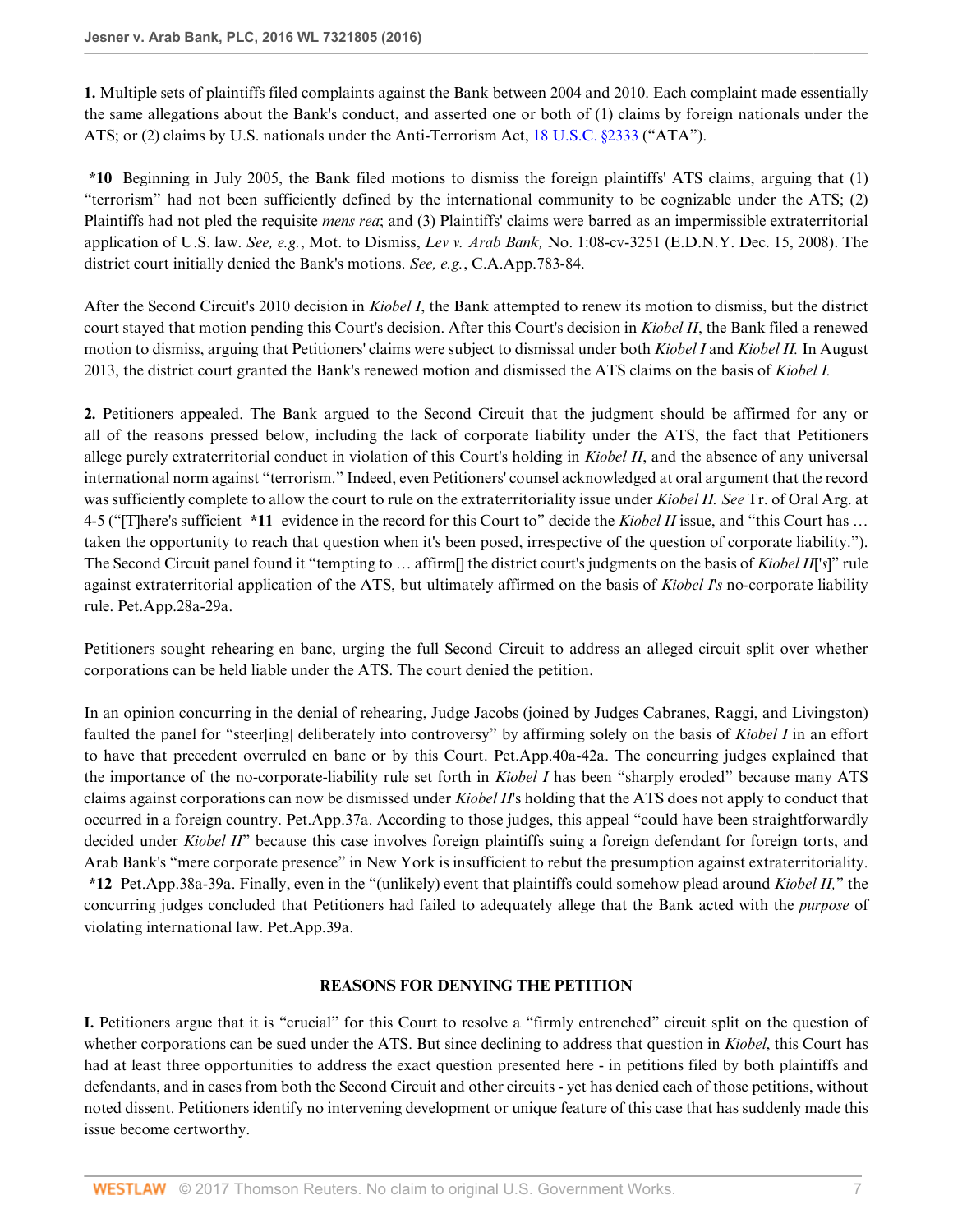This Court's repeated denial of certiorari on the ATS corporate-liability issue is unsurprising, as that question is of significantly diminished importance in the wake of this Court's decision in *Kiobel II.* As in *Kiobel* itself, many ATS claims against corporations can now be, and have been, dismissed on extraterritoriality grounds regardless of whether the ATS reaches corporations.

That is precisely the case here. Petitioners' ATS claims are paradigmatic "foreign-cubed" claims in which foreign plaintiffs have sued a foreign defendant for injuries that occurred on foreign soil. And sensitive foreign policy considerations pervade **\*13** every aspect of this case. Petitioners' ATS claims arise out of the Israeli-Palestinian conflict, and ask the U.S. federal courts to wade into that fraught and diplomatically sensitive dispute. This case has *already* led to significant diplomatic friction between the U.S. government and close allies such as Jordan over the plaintiffs' request for confidential records located in foreign countries whose disclosure would violate those countries' banking laws. Allowing Petitioners' ATS claims to proceed would invite the precise diplomatic and foreign policy harms that *Kiobel II* and the presumption against extraterritoriality seek to avoid.

Any interest in having U.S. courts adjudicate these claims is also *de minimis* because Petitioners failed to exhaust legal remedies in Israel, the country where they resided and their injuries actually occurred. Rather than bringing suit in that obvious forum, Petitioners chose to litigate in the United States in an attempt to obtain punitive damages (which are rarely awarded under Israeli law). This Court should not facilitate Petitioners' use of the ATS for such blatant forumshopping.

This Court's review is also unnecessary because the decision below is correct. There is currently no consensus that corporations can be found liable under international law, which is fatal to Petitioners' ATS claims. No less an authority than the U.N. Council on Human Rights has recognized that international law does not currently impose any direct legal responsibilities on corporations. Petitioners and their amici are also wrong to suggest that the decision below will make it more difficult to **\*14** combat terrorism. Regardless of any potential ATS claims, corporations will remain subject to an exhaustive array of statutes and regulations designed to prevent the flow of money to terrorist groups, including the material support statute, the Patriot Act, the OFAC sanctions regime, the Anti-Terrorism Act, and countless regulations imposed by foreign and domestic banking regulators.

**II.** This Court's review would also be an exercise in futility because - in addition to being barred by *Kiobel II* - Petitioners' ATS claims fail as a matter of law for several other independent reasons.

The ATS provides jurisdiction only for claims alleging "violations of international law norms that are 'specific, universal, and obligatory.' " *Kiobel II,* [133 S. Ct. at 1665](http://www.westlaw.com/Link/Document/FullText?findType=Y&serNum=2030367986&pubNum=0000708&originatingDoc=I1461840bc39411e6b92bf4314c15140f&refType=RP&fi=co_pp_sp_708_1665&originationContext=document&vr=3.0&rs=cblt1.0&transitionType=DocumentItem&contextData=(sc.Search)#co_pp_sp_708_1665). Petitioners seek to advance ATS claims based on the Bank's alleged facilitation of "terrorism," but there is nothing remotely resembling a *universal* international consensus about the meaning of that term. Even preeminent international organizations such as the U.N. and NATO have struggled to define that term with any consistency. This case well-illustrates that ongoing ambiguity. Several of the Palestinian organizations and charities that Petitioners have labeled as "terrorists fronts" receive funding or support *from the U.S. government.* And the vast majority of Bank customers whom Petitioners claim are terrorists were never designated as such by any country or organization, including the U.S., E.U., and U.N. The inherent difficulty in defining "terrorism" - and the fact that any such determination is fraught with sensitive foreign-policy implications - only **\*15** underscores why the ATS should not be dramatically expanded to encompass Petitioners' claims.

Finally, Petitioners' ATS claims fail as a matter of law because they do not plausibly allege the critical elements of *purpose* and *causation.* It strains credulity to suggest that a major international financial institution that the U.S. government has described as a "leader" and "constructive partner" in combatting terrorist financing, and that Israel uses to make payments of the customs and tax revenue it collects, acted with the purpose of assisting terrorist attacks. And Petitioners' complaints are wholly devoid of any allegations establishing a causal connection between the Bank's activities and the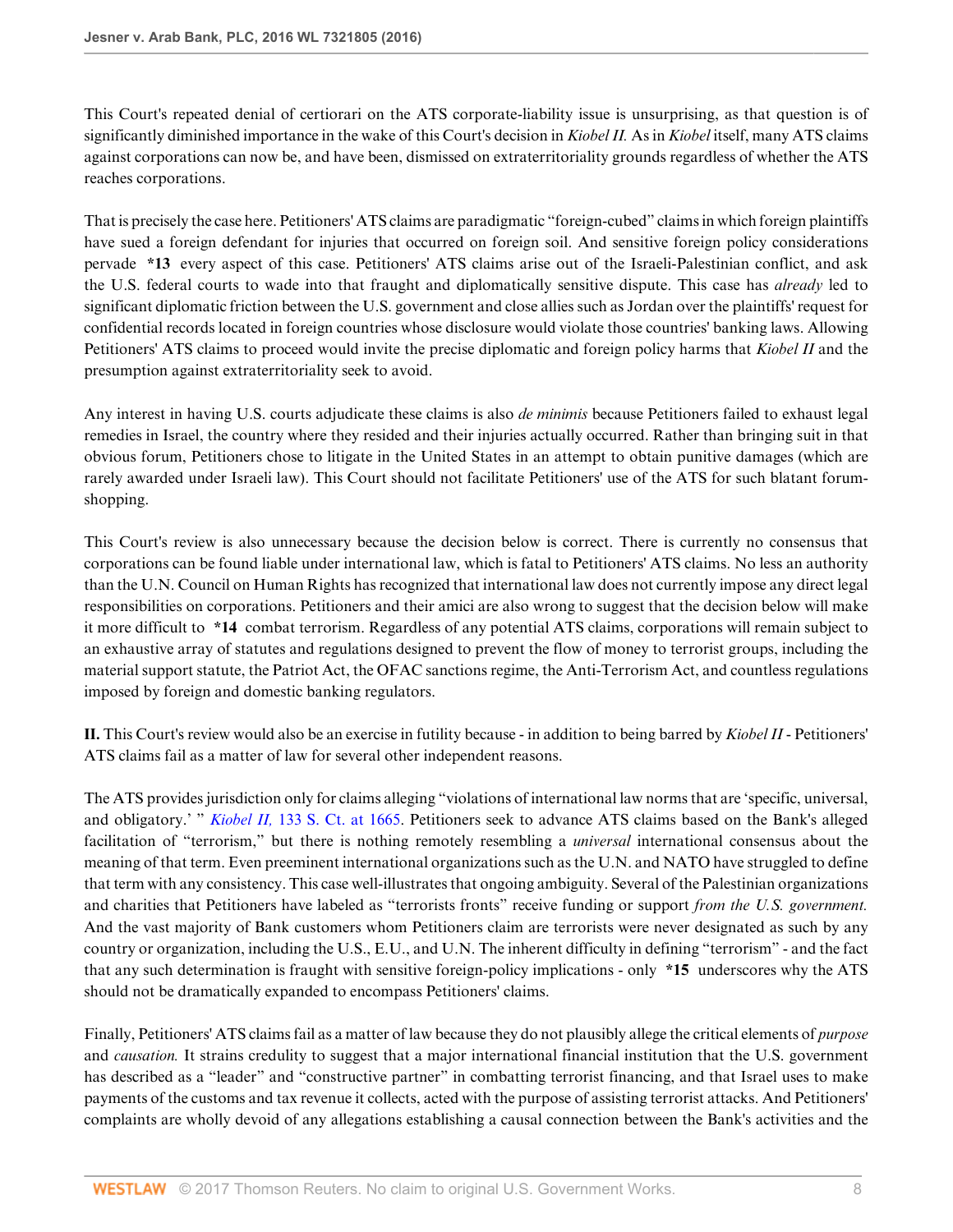attacks that caused their injuries. Each of these omissions provides yet another independent basis on which Petitioners' ATS claims can be dismissed regardless of how this Court would answer the question presented.

#### **I. The Decision Below Was Correct And Is Of Minimal Practical Importance.**

#### **A. This Court Has Recently and Repeatedly Denied Certiorari on the Exact Question Presented Here.**

Over the last two years, this Court has denied multiple petitions for certiorari raising the exact question presented here. Petitioners offer no reason for a different result this time around.

In *[Ntsebeza v. Ford Motor Co.,](http://www.westlaw.com/Link/Document/FullText?findType=Y&serNum=2038284210&pubNum=0004031&originatingDoc=I1461840bc39411e6b92bf4314c15140f&refType=RP&originationContext=document&vr=3.0&rs=cblt1.0&transitionType=DocumentItem&contextData=(sc.Search))* No. 15-1020, a case arising out of the Second Circuit, the petitioners raised the question of "[w]hether corporations are immune from tort liability under the ATS…" Pet. for Cert, at ii, No. 15-1020 (filed Feb. 10, 2016). **\*16** According to the petitioners, the Second Circuit "stands alone amongst all circuits to have considered the issue of corporate liability under the ATS." *Id.* at 37. Citing the exact same cases that Petitioners cite here, the *Ntsebeza* petitioners argued that four other circuits "have each independently concluded that corporate liability exists," and that "[r]eview is warranted to resolve this conflict among the appellate courts regarding corporate liability under the ATS." *Id.* at 38. In other words, *Ntsebeza* arose out of the same circuit as this case; raised the same question presented; and cited the same cases in support of an alleged split. This Court denied certiorari on June 20, 2016, without noted dissent. Petitioners do not even acknowledge this recent denial of certiorari on the same question presented here, much less attempt to explain why this issue has suddenly become certworthy just six months later.

*Ntsebeza* was not an outlier, as this Court also recently denied certiorari in a case arising out of the Ninth Circuit that raised the same question. In that case, the petitioners (corporate defendants rather than individual plaintiffs) sought certiorari on the question of "whether there is a well-defined international-law consensus that corporations are subject to liability for violations of the law of nations." Pet. for Cert, at i, *Nestle v. Doe,* No. 15-349 (filed Sept. 18, 2015). Citing the same court of appeals cases cited by Petitioners here, the petitioners in that case urged the Court to "resolve the persistent conflict among the courts of appeals regarding corporate liability under the ATS." *Id.* at 34. This Court denied certiorari on January 11, 2016, again without noted dissent.

**\*17** The Court has also denied certiorari in cases in which *respondents* raised this issue as a potential defense to liability. In *Cardona v. Chiquita Brands,* Nos. 14-777, 14-1011, the petitioners sought certiorari on a question about the extraterritorial scope of the ATS. The respondents argued that if the Court were to grant certiorari, it should add a question presented to "consider the issue of corporate liability" under the ATS and thereby "resolve the circuit split" between the Second Circuit and three other courts of appeals. Br. in Opp. at 28-30, Nos. 14-777, 14-1011 (filed Mar. 6, 2015). This Court denied certiorari on April 20, 2015, without noted dissent.

In sum, over the last two years, this Court has declined at least three invitations to consider the exact same question presented here, in petitions filed by plaintiffs and defendants, and in cases arising out of the Second Circuit and other courts of appeals. That is hardly surprising given that this Court previously went out of its way to avoid deciding the question in *Kiobel* even after full briefing and argument on the merits. Nothing has changed since *Kiobel* and the subsequent denials of certiorari that would warrant a different outcome here, and petitioners do not even attempt to argue otherwise.

#### **B. The Question Presented Is of Minimal and Diminishing Practical Importance in Light of** *Kiobel II.*

**1.** As Petitioners repeatedly note, this Court initially granted certiorari in *Kiobel* to address the question of whether corporations can be sued under the ATS, before ultimately resolving the case on **\*18** other grounds. But, far from suggesting a lingering need for this Court's review of the corporate-liability issue, this Court's decision in *Kiobel II* only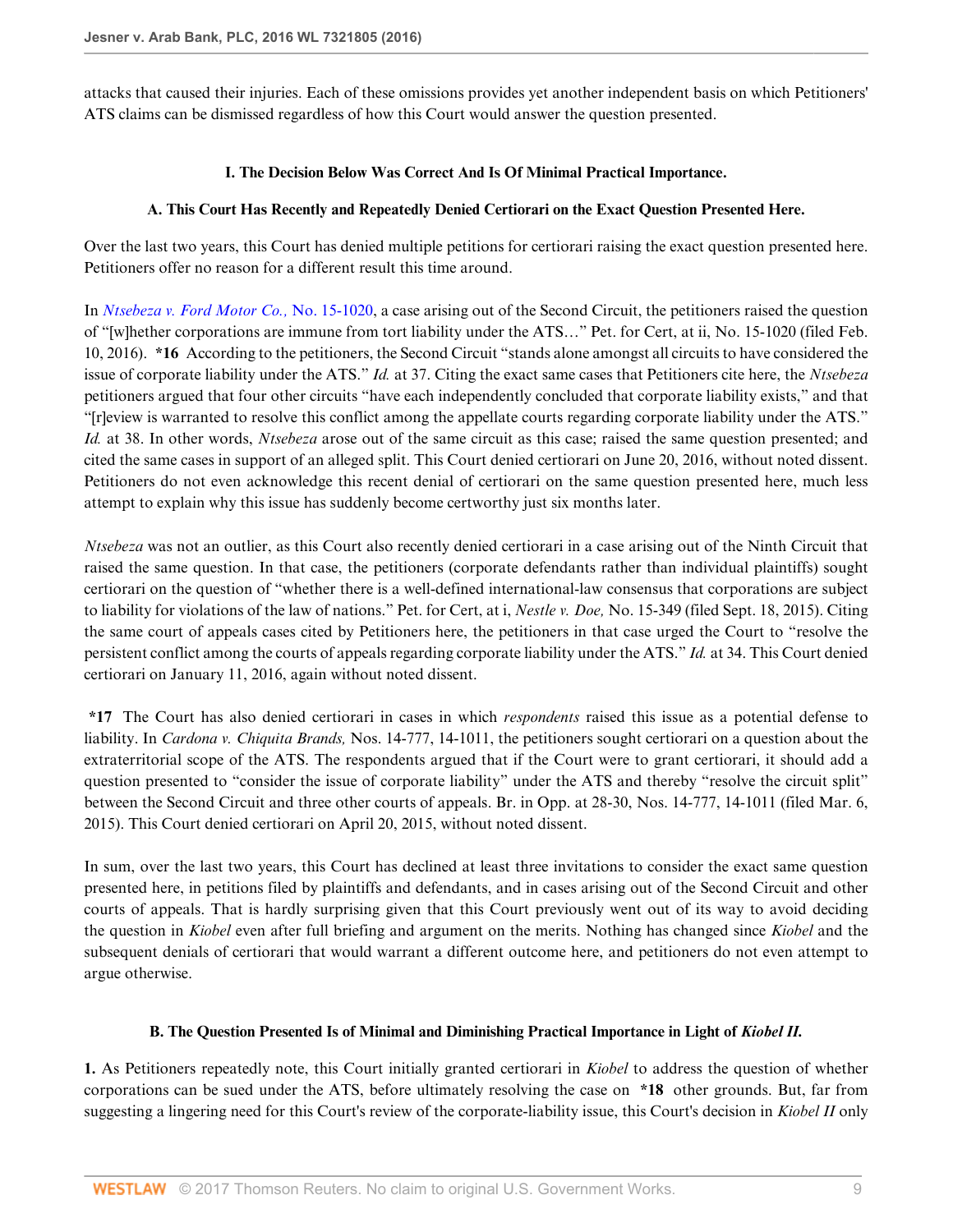underscores why that issue is now a question of minimal and diminishing importance that does not warrant this Court's intervention.

This Court initially granted certiorari in *Kiobel* to address whether the law of nations recognized corporate liability and, in turn, whether the ATS provided jurisdiction for claims against corporations. After full merits briefing and argument on that question, the Court requested supplemental briefing and argument to address an additional question: "[w]hether and under what circumstances the [ATS] allows courts to recognize a cause of action for violations of the law of nations occurring within the territory of a sovereign other than the United States." [132 S. Ct. 1738 \(2012\).](http://www.westlaw.com/Link/Document/FullText?findType=Y&serNum=2027248135&pubNum=0000708&originatingDoc=I1461840bc39411e6b92bf4314c15140f&refType=RP&originationContext=document&vr=3.0&rs=cblt1.0&transitionType=DocumentItem&contextData=(sc.Search))

The Court ultimately resolved the case "based on our answer to the second question." [133 S. Ct. at 1663](http://www.westlaw.com/Link/Document/FullText?findType=Y&serNum=2030367986&pubNum=0000708&originatingDoc=I1461840bc39411e6b92bf4314c15140f&refType=RP&fi=co_pp_sp_708_1663&originationContext=document&vr=3.0&rs=cblt1.0&transitionType=DocumentItem&contextData=(sc.Search)#co_pp_sp_708_1663). As the Court explained, the longstanding presumption against extraterritorial application of U.S. law "helps ensure that the Judiciary does not erroneously adopt an interpretation of U.S. law that carries foreign policy consequences not clearly intended by the political branches." *Id.* [at 1664.](http://www.westlaw.com/Link/Document/FullText?findType=Y&serNum=2030367986&pubNum=0000708&originatingDoc=I1461840bc39411e6b92bf4314c15140f&refType=RP&fi=co_pp_sp_708_1664&originationContext=document&vr=3.0&rs=cblt1.0&transitionType=DocumentItem&contextData=(sc.Search)#co_pp_sp_708_1664) And those concerns about interfering with U.S. foreign policy were only "magnified" in the context of the ATS, as "many attempts by federal courts to craft remedies for the violation of new norms of international law would raise risks of adverse foreign policy consequences." *Id.* (quoting *[Sosa v. Alvarez-Machain,](http://www.westlaw.com/Link/Document/FullText?findType=Y&serNum=2004637442&pubNum=0000780&originatingDoc=I1461840bc39411e6b92bf4314c15140f&refType=RP&fi=co_pp_sp_780_727&originationContext=document&vr=3.0&rs=cblt1.0&transitionType=DocumentItem&contextData=(sc.Search)#co_pp_sp_780_727)* 542 [U.S. 692, 727-28 \(2004\)](http://www.westlaw.com/Link/Document/FullText?findType=Y&serNum=2004637442&pubNum=0000780&originatingDoc=I1461840bc39411e6b92bf4314c15140f&refType=RP&fi=co_pp_sp_780_727&originationContext=document&vr=3.0&rs=cblt1.0&transitionType=DocumentItem&contextData=(sc.Search)#co_pp_sp_780_727)); *see* **\*19** *id.* [at 1673-74](http://www.westlaw.com/Link/Document/FullText?findType=Y&serNum=2030367986&pubNum=0000708&originatingDoc=I1461840bc39411e6b92bf4314c15140f&refType=RP&fi=co_pp_sp_708_1673&originationContext=document&vr=3.0&rs=cblt1.0&transitionType=DocumentItem&contextData=(sc.Search)#co_pp_sp_708_1673) (Breyer, J., concurring) ("*Sosa*'s basic caution" is "to avoid international friction….").

The Court further held that nothing in the sparse text of the ATS rebutted the presumption against extraterritoriality. The concerns that led the First Congress to enact the ATS involved purely *domestic* torts and "provide[d] no support for the proposition that Congress expected causes of action to be brought under the statute for violations of the law of nations occurring abroad." *Id.* [at 1667.](http://www.westlaw.com/Link/Document/FullText?findType=Y&serNum=2030367986&pubNum=0000708&originatingDoc=I1461840bc39411e6b92bf4314c15140f&refType=RP&fi=co_pp_sp_708_1667&originationContext=document&vr=3.0&rs=cblt1.0&transitionType=DocumentItem&contextData=(sc.Search)#co_pp_sp_708_1667)

The Court thus concluded that the ATS does not provide jurisdiction over claims "seeking relief for violations of the law of nations occurring outside the United States." *Id.* [at 1669.](http://www.westlaw.com/Link/Document/FullText?findType=Y&serNum=2030367986&pubNum=0000708&originatingDoc=I1461840bc39411e6b92bf4314c15140f&refType=RP&fi=co_pp_sp_708_1669&originationContext=document&vr=3.0&rs=cblt1.0&transitionType=DocumentItem&contextData=(sc.Search)#co_pp_sp_708_1669) And even where claims "touch and concern the territory of the United States, they *must do so with sufficient force* to displace the presumption against extraterritorial application." *Id.* (emphasis added). Corporations are "often present in many countries," and "it would reach too far to say that mere corporate presence suffices." *Id.*

**2.** Petitioners suggest (at 14) that this Court's previous grant of certiorari on the corporate-liability question shows that this issue is "extraordinarily significant." But the Court's ultimate disposition of *Kiobel* shows exactly the opposite: that it is *unnecessary* to address questions of corporate liability when an ATS suit can easily be dismissed on extraterritoriality grounds. As Judges Jacobs, Cabranes, Raggi, and Livingston recognized in their concurrence in the denial of rehearing, the question of corporate liability under the ATS "has been largely overtaken" in light of this Court's decision in *Kiobel II.* Pet.App.37a. Given that many ATS claims are **\*20** *both* brought against corporations *and* involve extraterritorial conduct, "the population of cases dismissible under *Kiobel I* is largely coextensive with those dismissible under *Kiobel II.*" *Id.*

For the same reason, the circuit split alleged in the Petition - which is "illusory," as Judge Jacobs explained, Pet.App.41a - is of minimal and diminishing practical importance. Since *Kiobel II,* even the courts that purportedly allow corporate liability under the ATS have routinely dismissed ATS claims against corporations on extraterritoriality grounds, including ATS claims brought against *U.S. corporations* accused of providing support to terrorists *from their U.S. offices. See, e.g., Doe v. Drummond Co.,* [782 F.3d 576, 593-601 \(11th Cir. 2015\)](http://www.westlaw.com/Link/Document/FullText?findType=Y&serNum=2035676473&pubNum=0000506&originatingDoc=I1461840bc39411e6b92bf4314c15140f&refType=RP&fi=co_pp_sp_506_593&originationContext=document&vr=3.0&rs=cblt1.0&transitionType=DocumentItem&contextData=(sc.Search)#co_pp_sp_506_593), *cert. denied*[136 S. Ct. 1168 \(2016\)](http://www.westlaw.com/Link/Document/FullText?findType=Y&serNum=2037709996&pubNum=0000708&originatingDoc=I1461840bc39411e6b92bf4314c15140f&refType=RP&originationContext=document&vr=3.0&rs=cblt1.0&transitionType=DocumentItem&contextData=(sc.Search)); *[Baloco v.](http://www.westlaw.com/Link/Document/FullText?findType=Y&serNum=2034360942&pubNum=0000506&originatingDoc=I1461840bc39411e6b92bf4314c15140f&refType=RP&fi=co_pp_sp_506_1236&originationContext=document&vr=3.0&rs=cblt1.0&transitionType=DocumentItem&contextData=(sc.Search)#co_pp_sp_506_1236) Drummond Co.,* [767 F.3d 1229, 1236-39 \(11th Cir. 2014\)](http://www.westlaw.com/Link/Document/FullText?findType=Y&serNum=2034360942&pubNum=0000506&originatingDoc=I1461840bc39411e6b92bf4314c15140f&refType=RP&fi=co_pp_sp_506_1236&originationContext=document&vr=3.0&rs=cblt1.0&transitionType=DocumentItem&contextData=(sc.Search)#co_pp_sp_506_1236), *cert. denied*[136 S. Ct. 410 \(2015\);](http://www.westlaw.com/Link/Document/FullText?findType=Y&serNum=2037067932&pubNum=0000708&originatingDoc=I1461840bc39411e6b92bf4314c15140f&refType=RP&originationContext=document&vr=3.0&rs=cblt1.0&transitionType=DocumentItem&contextData=(sc.Search)) *[Cardona v. Chiquita Brands,](http://www.westlaw.com/Link/Document/FullText?findType=Y&serNum=2033901455&pubNum=0000506&originatingDoc=I1461840bc39411e6b92bf4314c15140f&refType=RP&originationContext=document&vr=3.0&rs=cblt1.0&transitionType=DocumentItem&contextData=(sc.Search))* [760 F.3d 1185 \(11th Cir. 2014\),](http://www.westlaw.com/Link/Document/FullText?findType=Y&serNum=2033901455&pubNum=0000506&originatingDoc=I1461840bc39411e6b92bf4314c15140f&refType=RP&originationContext=document&vr=3.0&rs=cblt1.0&transitionType=DocumentItem&contextData=(sc.Search)) *cert. denied,*[135 S. Ct. 1842 \(2015\);](http://www.westlaw.com/Link/Document/FullText?findType=Y&serNum=2035213443&pubNum=0000708&originatingDoc=I1461840bc39411e6b92bf4314c15140f&refType=RP&originationContext=document&vr=3.0&rs=cblt1.0&transitionType=DocumentItem&contextData=(sc.Search)) *see also Mujica v. AirScan,* [771 F.3d 580, 591-96 \(9th](http://www.westlaw.com/Link/Document/FullText?findType=Y&serNum=2034765414&pubNum=0000506&originatingDoc=I1461840bc39411e6b92bf4314c15140f&refType=RP&fi=co_pp_sp_506_591&originationContext=document&vr=3.0&rs=cblt1.0&transitionType=DocumentItem&contextData=(sc.Search)#co_pp_sp_506_591) [Cir. 2014\),](http://www.westlaw.com/Link/Document/FullText?findType=Y&serNum=2034765414&pubNum=0000506&originatingDoc=I1461840bc39411e6b92bf4314c15140f&refType=RP&fi=co_pp_sp_506_591&originationContext=document&vr=3.0&rs=cblt1.0&transitionType=DocumentItem&contextData=(sc.Search)#co_pp_sp_506_591) *cert. denied*[136 S. Ct. 690 \(2015\).](http://www.westlaw.com/Link/Document/FullText?findType=Y&serNum=2037097241&pubNum=0000708&originatingDoc=I1461840bc39411e6b92bf4314c15140f&refType=RP&originationContext=document&vr=3.0&rs=cblt1.0&transitionType=DocumentItem&contextData=(sc.Search)) Indeed, Petitioners have not identified a single post-*Kiobel* case in *any* circuit in which a corporation has actually been found liable for violating the ATS, thereby underscoring that the corporateliability question is having little, if any, practical impact on the lower courts.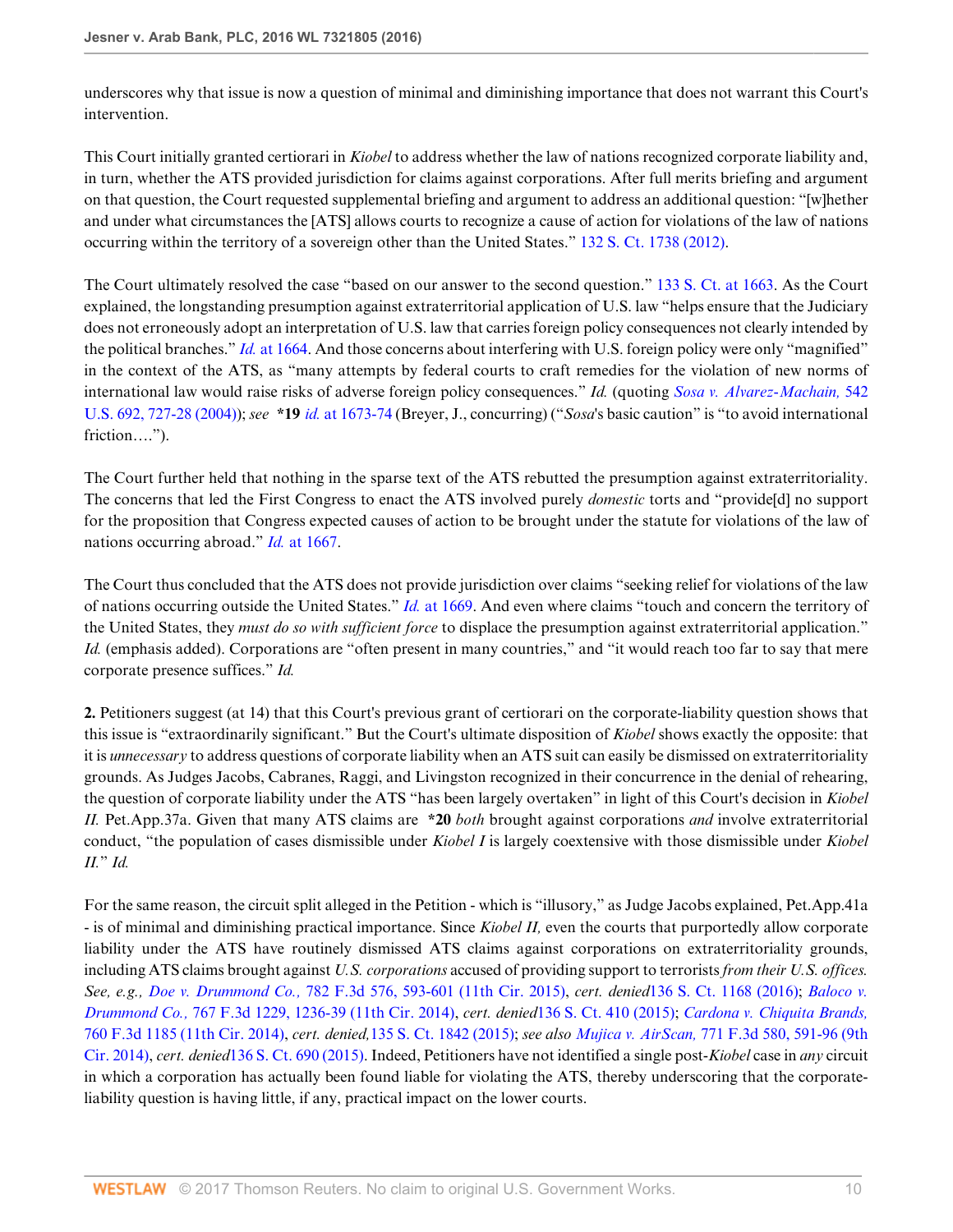#### **C. Petitioners' Claims Are Foreclosed by** *Kiobel II.*

**1.** Just as in *Kiobel* itself, even though this case involves an ATS claim against a corporation, it can also be "straightforwardly decided" under the **\*21** presumption against extraterritoriality. Pet.App.38a. Every pertinent aspect of this case is foreign. Petitioners are foreign citizens - including soldiers in a foreign nation's military - whose injuries occurred on foreign soil at the hands of the foreign individuals and organizations that perpetrated the attacks. The defendant, Arab Bank, is a Jordanian-headquartered financial institution. Although the Bank has an office in the U.S. (like Royal Dutch Shell in *Kiobel*), its headquarters and virtually all of its operations are located abroad. In short, just like *Kiobel II*, this is a paradigmatic "foreign-cubed" case in which a foreign plaintiff is suing a foreign defendant for injuries suffered on foreign soil.

Indeed, the Bank's connections to the U.S. are even more attenuated than those in *Kiobel.* There, the defendant raised funds in the United States, its shares were traded on the New York Stock Exchange, and the company maintained such extensive operations in New York that it was found to be subject to the general jurisdiction of the [U.S. courts. 133 S.](http://www.westlaw.com/Link/Document/FullText?findType=Y&serNum=2030367986&pubNum=0000708&originatingDoc=I1461840bc39411e6b92bf4314c15140f&refType=RP&fi=co_pp_sp_708_1662&originationContext=document&vr=3.0&rs=cblt1.0&transitionType=DocumentItem&contextData=(sc.Search)#co_pp_sp_708_1662) [Ct. at 1662-63, 1677-78](http://www.westlaw.com/Link/Document/FullText?findType=Y&serNum=2030367986&pubNum=0000708&originatingDoc=I1461840bc39411e6b92bf4314c15140f&refType=RP&fi=co_pp_sp_708_1662&originationContext=document&vr=3.0&rs=cblt1.0&transitionType=DocumentItem&contextData=(sc.Search)#co_pp_sp_708_1662) (Breyer, J., concurring); *see [Wiwa v. Royal Dutch Petroleum Co.,](http://www.westlaw.com/Link/Document/FullText?findType=Y&serNum=2000518603&pubNum=0000506&originatingDoc=I1461840bc39411e6b92bf4314c15140f&refType=RP&fi=co_pp_sp_506_93&originationContext=document&vr=3.0&rs=cblt1.0&transitionType=DocumentItem&contextData=(sc.Search)#co_pp_sp_506_93)* 226 F.3d 88, 93-99 (2d Cir. [2000\)](http://www.westlaw.com/Link/Document/FullText?findType=Y&serNum=2000518603&pubNum=0000506&originatingDoc=I1461840bc39411e6b92bf4314c15140f&refType=RP&fi=co_pp_sp_506_93&originationContext=document&vr=3.0&rs=cblt1.0&transitionType=DocumentItem&contextData=(sc.Search)#co_pp_sp_506_93). None of that is true here. Arab Bank's shares are not traded in the U.S.; the company has never sought to raise funds in the U.S.; only a handful of its approximately 6,000 employees are located in the U.S.; and it has never been deemed subject to general jurisdiction here.

The Second Circuit panel found it "tempting" to decide this case on extraterritoriality grounds but ultimately declined to do so. Pet.App.28a. In particular, the panel stated that it would be "unwise" **\*22** to decide "the difficult and sensitive question" of whether *Kiobel II* applied here given that the Bank allegedly "clear[ed] foreign dollar-denominated payments through a branch in New York." *Id.*

In fact, that issue is neither "difficult" nor "sensitive." As this Court emphasized in *Kiobel II,* even where claims "touch and concern the territory of the United States, they *must do so with sufficient force* to displace the presumption against extraterritorial application." [133 S. Ct. at 1669](http://www.westlaw.com/Link/Document/FullText?findType=Y&serNum=2030367986&pubNum=0000708&originatingDoc=I1461840bc39411e6b92bf4314c15140f&refType=RP&fi=co_pp_sp_708_1669&originationContext=document&vr=3.0&rs=cblt1.0&transitionType=DocumentItem&contextData=(sc.Search)#co_pp_sp_708_1669) (emphasis added). The fact that a wire transfer of funds between a foreign sender and foreign recipient - the "kind of transaction that can be done at an automated airport kiosk," Pet.App.40a may have transited the automated clearing system of a New York bank branch (without human intervention) at some point on its journey between those foreign countries does nothing to change the *fundamentally foreign* character of such a transaction.

Indeed, it would be nothing short of radical to hold that this highly attenuated link to the U.S. can provide jurisdiction over an otherwise-impermissible foreign-cubed ATS claim. The dollar is the world's reserve currency, and dollardenominated transactions are cleared through the U.S. at a rate of more than \$1.5 trillion each day. If that alone were sufficient to displace the presumption against extraterritoriality and trigger ATS jurisdiction in the United States, then any alleged violation of international law anywhere in the word "in which dollars are involved" would "belong[] in ... New York courts." *[Mashreqbank PSC v. Ahmed Hamad Al Gosaibi & Bros. Co.,](http://www.westlaw.com/Link/Document/FullText?findType=Y&serNum=2033098918&pubNum=0007902&originatingDoc=I1461840bc39411e6b92bf4314c15140f&refType=RP&fi=co_pp_sp_7902_460&originationContext=document&vr=3.0&rs=cblt1.0&transitionType=DocumentItem&contextData=(sc.Search)#co_pp_sp_7902_460)* 12 N.E.3d 456, 460 (N.Y. 2014). **\*23** Under that sweeping view of ATS jurisdiction, this Court's extraterritoriality doctrine would be a dead letter in any case involving a wire transfer that happened to be denominated in dollars.

In all events, Petitioners have never alleged that any of the transactions that passed through ABNY's automated clearing system were connected to *the specific attacks that caused their injuries.* Thus, even if dollar clearing through a bank's New York branch could give rise to an ATS claim under some hypothetical set of circumstances, it emphatically cannot do so here.

**2.** This Court further emphasized in both *Kiobel II* and *Sosa* that ATS claims should not be recognized by the courts where doing so would "raise risks of adverse foreign policy consequences." *Sosa,* [542 U.S. at 727-28](http://www.westlaw.com/Link/Document/FullText?findType=Y&serNum=2004637442&pubNum=0000780&originatingDoc=I1461840bc39411e6b92bf4314c15140f&refType=RP&fi=co_pp_sp_780_727&originationContext=document&vr=3.0&rs=cblt1.0&transitionType=DocumentItem&contextData=(sc.Search)#co_pp_sp_780_727). The risk of interfering with sensitive foreign policy judgments or causing international friction is especially severe in cases, like this one, that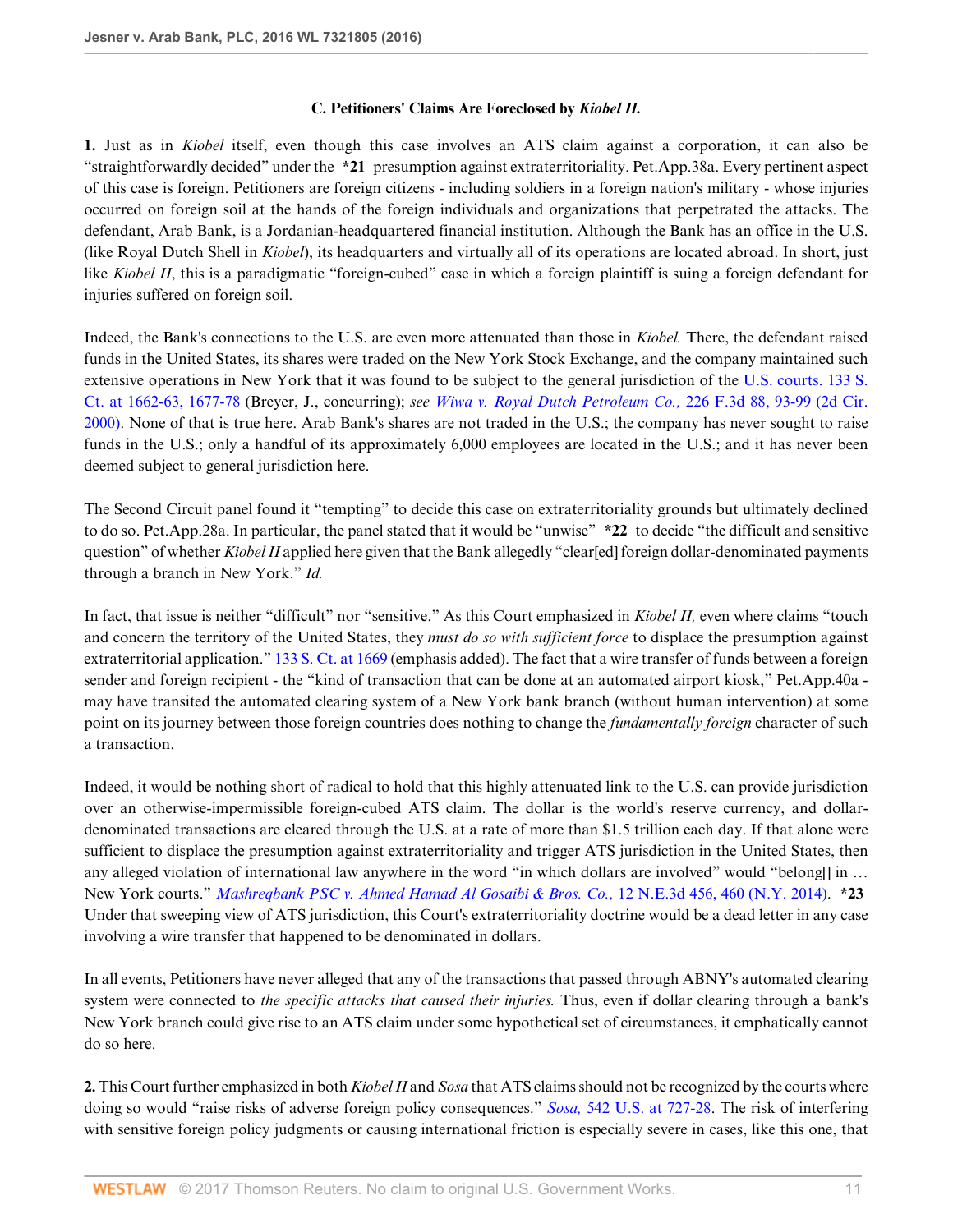involve "conduct within the territory of another sovereign." *Kiobel II,* [133 S. Ct. at 1665;](http://www.westlaw.com/Link/Document/FullText?findType=Y&serNum=2030367986&pubNum=0000708&originatingDoc=I1461840bc39411e6b92bf4314c15140f&refType=RP&fi=co_pp_sp_708_1665&originationContext=document&vr=3.0&rs=cblt1.0&transitionType=DocumentItem&contextData=(sc.Search)#co_pp_sp_708_1665) *[EEOC v. Arabian Am. Oil](http://www.westlaw.com/Link/Document/FullText?findType=Y&serNum=1991059722&pubNum=0000780&originatingDoc=I1461840bc39411e6b92bf4314c15140f&refType=RP&fi=co_pp_sp_780_248&originationContext=document&vr=3.0&rs=cblt1.0&transitionType=DocumentItem&contextData=(sc.Search)#co_pp_sp_780_248) Co.,* [499 U.S. 244, 248 \(1991\)](http://www.westlaw.com/Link/Document/FullText?findType=Y&serNum=1991059722&pubNum=0000780&originatingDoc=I1461840bc39411e6b92bf4314c15140f&refType=RP&fi=co_pp_sp_780_248&originationContext=document&vr=3.0&rs=cblt1.0&transitionType=DocumentItem&contextData=(sc.Search)#co_pp_sp_780_248) (presumption against extraterritoriality "protect[s] against unintended clashes between our laws and those of other nations which could result in international discord"). Here, Petitioners' ATS claims implicate an abundance of sensitive foreign policy concerns and have *already* interfered with diplomatic relations between the U.S. and its critical allies in the Middle East.

At the outset, allowing Petitioners' ATS claims to proceed would result in U.S. federal courts becoming the next battlefield in the Israeli-Palestinian **\*24** conflict - a role the courts are manifestly unsuited to play. Due in large part to the sensitive foreign policy interests at stake, U.S. courts have wisely steered clear of adjudicating disputes arising out of the Israeli-Palestinian conflict. *See, e.g., Corrie v. Caterpillar Inc.,* [503 F.3d 974, 982-84 \(9th Cir. 2007\)](http://www.westlaw.com/Link/Document/FullText?findType=Y&serNum=2013188929&pubNum=0000506&originatingDoc=I1461840bc39411e6b92bf4314c15140f&refType=RP&fi=co_pp_sp_506_982&originationContext=document&vr=3.0&rs=cblt1.0&transitionType=DocumentItem&contextData=(sc.Search)#co_pp_sp_506_982) (affirming dismissal where adjudicating the case could "undermine foreign policy decisions in the sensitive context of the Israeli-Palestinian conflict"); *Doe I v. Israel,* [400 F. Supp. 2d 86, 112 \(D.D.C. 2005\)](http://www.westlaw.com/Link/Document/FullText?findType=Y&serNum=2007688462&pubNum=0004637&originatingDoc=I1461840bc39411e6b92bf4314c15140f&refType=RP&fi=co_pp_sp_4637_112&originationContext=document&vr=3.0&rs=cblt1.0&transitionType=DocumentItem&contextData=(sc.Search)#co_pp_sp_4637_112) (affirming dismissal after concluding that a determination of whether violence perpetrated by Israeli settlors constituted "genocide" was a "predicate policy determination" that "is plainly reserved to the political branches of government"); *[Matar v. Dichter,](http://www.westlaw.com/Link/Document/FullText?findType=Y&serNum=2012151926&pubNum=0004637&originatingDoc=I1461840bc39411e6b92bf4314c15140f&refType=RP&fi=co_pp_sp_4637_295&originationContext=document&vr=3.0&rs=cblt1.0&transitionType=DocumentItem&contextData=(sc.Search)#co_pp_sp_4637_295)* 500 F. Supp. 2d [284, 295 \(S.D.N.Y. 2007\)](http://www.westlaw.com/Link/Document/FullText?findType=Y&serNum=2012151926&pubNum=0004637&originatingDoc=I1461840bc39411e6b92bf4314c15140f&refType=RP&fi=co_pp_sp_4637_295&originationContext=document&vr=3.0&rs=cblt1.0&transitionType=DocumentItem&contextData=(sc.Search)#co_pp_sp_4637_295) (dismissing claims after observing that ATS plaintiffs were injured in a "uniquely volatile region" and stating that the court could not "ignore the potential impact of this litigation on the Middle East's delicate diplomacy"), *aff'd*[563 F.3d 9 \(2d Cir. 2009\).](http://www.westlaw.com/Link/Document/FullText?findType=Y&serNum=2018612205&pubNum=0000506&originatingDoc=I1461840bc39411e6b92bf4314c15140f&refType=RP&originationContext=document&vr=3.0&rs=cblt1.0&transitionType=DocumentItem&contextData=(sc.Search))

Moreover, if Petitioners' ATS claims were allowed to proceed, the discovery process would lead to a host of crossborder conflicts over access to the Bank's records. This is not speculation. During the discovery process (which was consolidated in the ATA and ATS cases), Petitioners and other plaintiffs made a stunningly broad request for essentially all documents related to tens of thousands of the Bank's foreign accounts, without regard to whether those accounts had any alleged links to terrorism. *Linde.*C.A.App.3294. The Bank secured permission to lawfully produce approximately 200,000 foreign **\*25** account records. But complying with Petitioners' additional discovery requests would have forced the Bank to violate the laws and express directives of the many other jurisdictions in which it does business.

<span id="page-11-0"></span>Yet, remarkably, the district court in the ATA case imposed a draconian sanction on the Bank for its failure to fully comply with the plaintiffs' discovery requests, even after the sanction order prompted a petition to this Court, an amicus brief by the Kingdom of Jordan, a call for the views of the Solicitor General, and a U.S. government brief explaining that the sanctions order was legally erroneous and diplomatically prejudicial. <sup>[4](#page-15-3)</sup> None of that impressed the district court (which also has jurisdiction over these proceedings). The sanction effectively crippled the Bank's ability to mount a meaningful defense to the ATA claims by gagging it from explaining why it was unable to produce additional records, and instructing the jury that it could infer that the Bank "provided financial services to Hamas, and to individuals affiliated with Hamas," and that the Bank "did these acts knowingly." *Linde.* SPA143. [5](#page-15-4)

<span id="page-11-1"></span>**\*26** In short, adjudication of Petitioners' ATS claims would inject U.S. courts squarely into the middle of the Israeli-Palestinian conflict, would interfere with U.S. relations with critical allies in the Middle East, and would risk forcing the Bank to violate the local laws of the many foreign countries in which it operates. Those are precisely the types of harms that this Court sought to prevent in its decisions in *Kiobel II* and *Sosa.* Allowing Petitioners' ATS claims to proceed has nothing to recommend it, and further review "would serve no purpose remotely commensurate with the effort it would entail." Pet.App.36a.

**3.** Finally, further underscoring that this case does not belong in U.S. court, Petitioners unquestionably had legal remedies available to them in Israel - the site of the attacks - which they strategically chose not to pursue. Israel has a modern, well-functioning tort regime, and it is undisputed that Petitioners could have sued Arab Bank (or any other individual or corporation allegedly connected to the attacks) in an Israeli court.

Yet Petitioners instead chose to litigate 5,000 miles away, in U.S. federal district court. In response to questions about why they did not sue the Bank (or their attackers) in Israel, Petitioners' counsel candidly stated: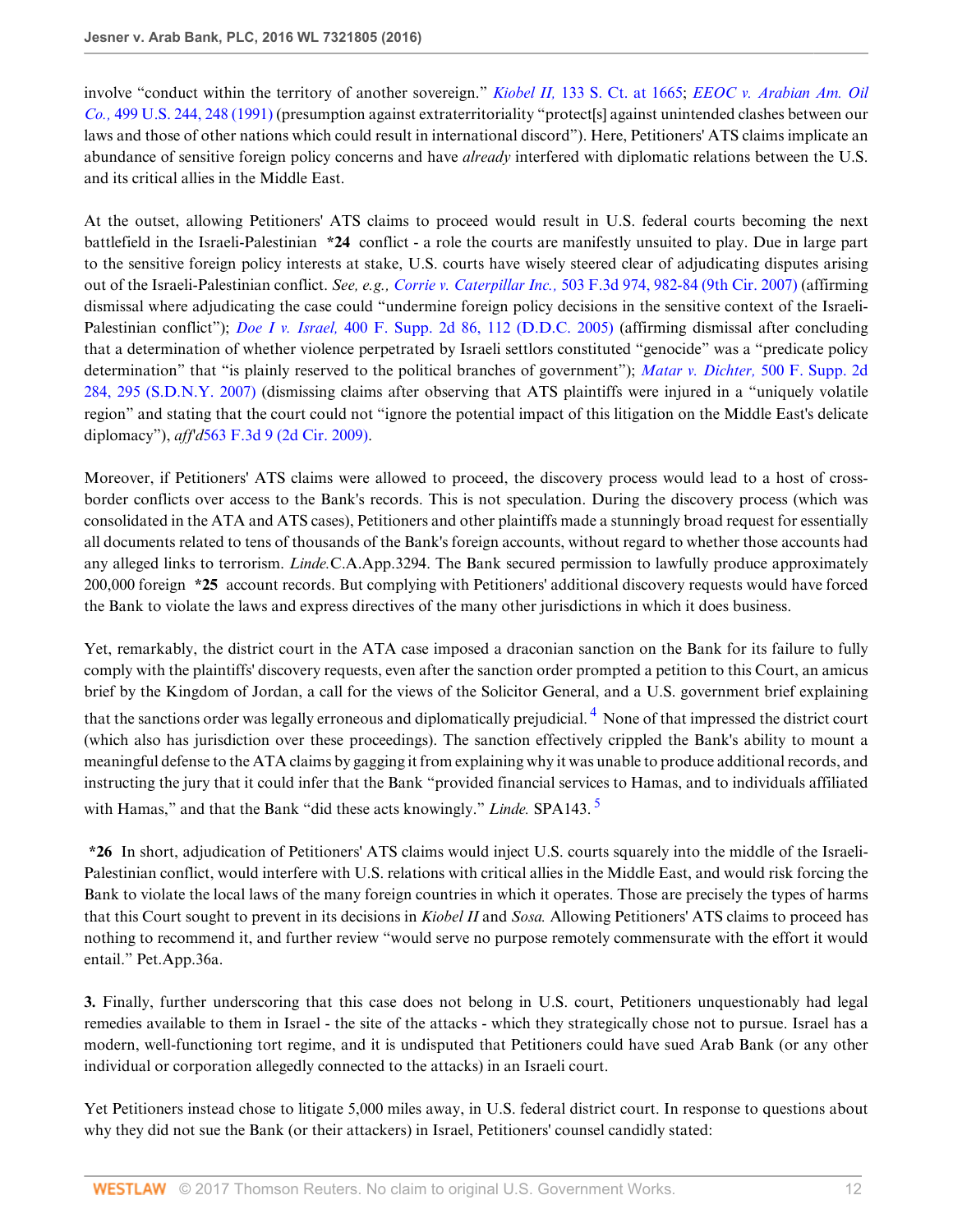The answer is simple: … [Y]ou cannot compare the amounts that could be awarded in America in tort cases to anything we **\*27** know here [in Israel]. In the U.S., … in addition to the damage compensation, *there are also enormous punitive awards, and I am talking millions.*

C.A.App.310 (emphasis added). In other words, Petitioners chose to pursue their claims in the U.S. not because of some nexus between their allegations and the U.S., but because U.S. tort law is more generous than Israeli tort law in providing for punitive damages.

Petitioners' failure to pursue available remedies in Israel is yet another reason why their ATS claims fail. In *Sosa*, this Court cited with apparent approval an amicus brief and international law treatise arguing that "basic principles of international law require that before asserting a claim in a foreign forum, the claimant *must have exhausted any remedies available in the domestic legal system.*" *Sosa,* [542 U.S. at 732 n.21](http://www.westlaw.com/Link/Document/FullText?findType=Y&serNum=2004637442&pubNum=0000780&originatingDoc=I1461840bc39411e6b92bf4314c15140f&refType=RP&fi=co_pp_sp_780_732&originationContext=document&vr=3.0&rs=cblt1.0&transitionType=DocumentItem&contextData=(sc.Search)#co_pp_sp_780_732) (emphasis added); *accord Kiobel II,* [133 S. Ct. at 1677](http://www.westlaw.com/Link/Document/FullText?findType=Y&serNum=2030367986&pubNum=0000708&originatingDoc=I1461840bc39411e6b92bf4314c15140f&refType=RP&fi=co_pp_sp_708_1677&originationContext=document&vr=3.0&rs=cblt1.0&transitionType=DocumentItem&contextData=(sc.Search)#co_pp_sp_708_1677) (Breyer, J. concurring) (noting availability in ATS cases of doctrines of "comity, exhaustion, and *forum non conveniens*"). The mere fact that the remedies available in Israel - Petitioners' home country - are less generous than those available in the U.S. is no reason to allow them to seek relief in the U.S. under the ATS for fundamentally foreign claims.

### <span id="page-12-0"></span>**D. The Decision Below Was Correct and Will Not Undermine Efforts To Combat Terrorism.**

**1.** To succeed on their ATS claims against the Bank, Petitioners would bear a heavy burden to show that corporate liability is *universally recognized* in **\*28** international law. *See Sosa,* [542 U.S. at 733 n.20](http://www.westlaw.com/Link/Document/FullText?findType=Y&serNum=2004637442&pubNum=0000780&originatingDoc=I1461840bc39411e6b92bf4314c15140f&refType=RP&fi=co_pp_sp_780_733&originationContext=document&vr=3.0&rs=cblt1.0&transitionType=DocumentItem&contextData=(sc.Search)#co_pp_sp_780_733). Yet Petitioners fail to point the Court to a single instance of a corporation being held liable by an international tribunal under customary international law. There is none. As the U.N. Council on Human Rights has recognized, "[i]ndividuals have long been subject to direct responsibility for ... international crimes [such as] piracy and slavery...." <sup>[6](#page-15-5)</sup> But, within the world's various legal systems there is "enormous diversity in the scope and content of corporate legal responsibilities regarding human rights." *Id.* ¶34. Thus, international law does not "currently impose direct legal responsibilities on corporations." *Id.* at ¶44.

Historical practice confirms the lack of any universal norm recognizing corporate liability. At the Nuremberg Trials, the Allies "declin[ed] to impose corporate liability under international law in the case of the most nefarious corporate enterprise known to the civilized world, while [nevertheless] prosecuting the men who led" it. *Kiobel I.* [621 F.3d at 135.](http://www.westlaw.com/Link/Document/FullText?findType=Y&serNum=2023079291&pubNum=0000506&originatingDoc=I1461840bc39411e6b92bf4314c15140f&refType=RP&fi=co_pp_sp_506_135&originationContext=document&vr=3.0&rs=cblt1.0&transitionType=DocumentItem&contextData=(sc.Search)#co_pp_sp_506_135) As the Nuremberg Tribunal emphasized, "[c]rimes against international law are committed by men, not by abstract entities, and only by punishing individuals who commit such crimes can the provisions of international law be enforced." *[The](http://www.westlaw.com/Link/Document/FullText?findType=Y&serNum=0292131258&pubNum=0000344&originatingDoc=I1461840bc39411e6b92bf4314c15140f&refType=LR&fi=co_pp_sp_344_110&originationContext=document&vr=3.0&rs=cblt1.0&transitionType=DocumentItem&contextData=(sc.Search)#co_pp_sp_344_110) Nurnberg Trial 1946,* [6 F.R.D. 69, 110 \(1947\).](http://www.westlaw.com/Link/Document/FullText?findType=Y&serNum=0292131258&pubNum=0000344&originatingDoc=I1461840bc39411e6b92bf4314c15140f&refType=LR&fi=co_pp_sp_344_110&originationContext=document&vr=3.0&rs=cblt1.0&transitionType=DocumentItem&contextData=(sc.Search)#co_pp_sp_344_110) All subsequent international tribunals have followed that example. The jurisdiction of the International **\*29** Criminal Tribunal for the Former Yugoslavia, the International Criminal Tribunal for Rwanda, and the International Criminal Court are all limited to "natural persons." *Kiobel I,* [621 F.3d at 136](http://www.westlaw.com/Link/Document/FullText?findType=Y&serNum=2023079291&pubNum=0000506&originatingDoc=I1461840bc39411e6b92bf4314c15140f&refType=RP&fi=co_pp_sp_506_136&originationContext=document&vr=3.0&rs=cblt1.0&transitionType=DocumentItem&contextData=(sc.Search)#co_pp_sp_506_136).

Petitioners assert (at 26) that *Skinner v. East India Co.,* a 17th-century suit against the British East India Company, demonstrates that corporations could be sued under international law at the time the ATS was enacted in 1789. But the East India Company was much more like a modern sovereign, complete with the power "to wage war and conduct diplomacy, govern over people and places, [and] coin money," than to a purely private corporation. See Philip J. Stern, *[The English East India Company and the Modern Corporation: Legacies, Lessons, and Limitations,](http://www.westlaw.com/Link/Document/FullText?findType=Y&serNum=0442011653&pubNum=0107349&originatingDoc=I1461840bc39411e6b92bf4314c15140f&refType=LR&fi=co_pp_sp_107349_433&originationContext=document&vr=3.0&rs=cblt1.0&transitionType=DocumentItem&contextData=(sc.Search)#co_pp_sp_107349_433)* 39 Seattle U. L. Rev. [423, 433 \(2016\)](http://www.westlaw.com/Link/Document/FullText?findType=Y&serNum=0442011653&pubNum=0107349&originatingDoc=I1461840bc39411e6b92bf4314c15140f&refType=LR&fi=co_pp_sp_107349_433&originationContext=document&vr=3.0&rs=cblt1.0&transitionType=DocumentItem&contextData=(sc.Search)#co_pp_sp_107349_433).

Petitioners' argument (at 27-29) that once a violation of international law has been established, U.S. domestic law can provide the remedy of corporate liability for that violation is wrong. Under normal choice-of-law rules, the types of defendants who may be held liable for violating a legal rule is a question of *substance*, not procedure. *See, e.g.*, Peter Hay, Conflict of Laws §1.1 (5th ed. 2010). Here, the ATS selects the "law of nations" to provide the substance, including the answer to who may be found liable. *See Sosa,* [542 U.S. at 733 n.20.](http://www.westlaw.com/Link/Document/FullText?findType=Y&serNum=2004637442&pubNum=0000780&originatingDoc=I1461840bc39411e6b92bf4314c15140f&refType=RP&fi=co_pp_sp_780_733&originationContext=document&vr=3.0&rs=cblt1.0&transitionType=DocumentItem&contextData=(sc.Search)#co_pp_sp_780_733)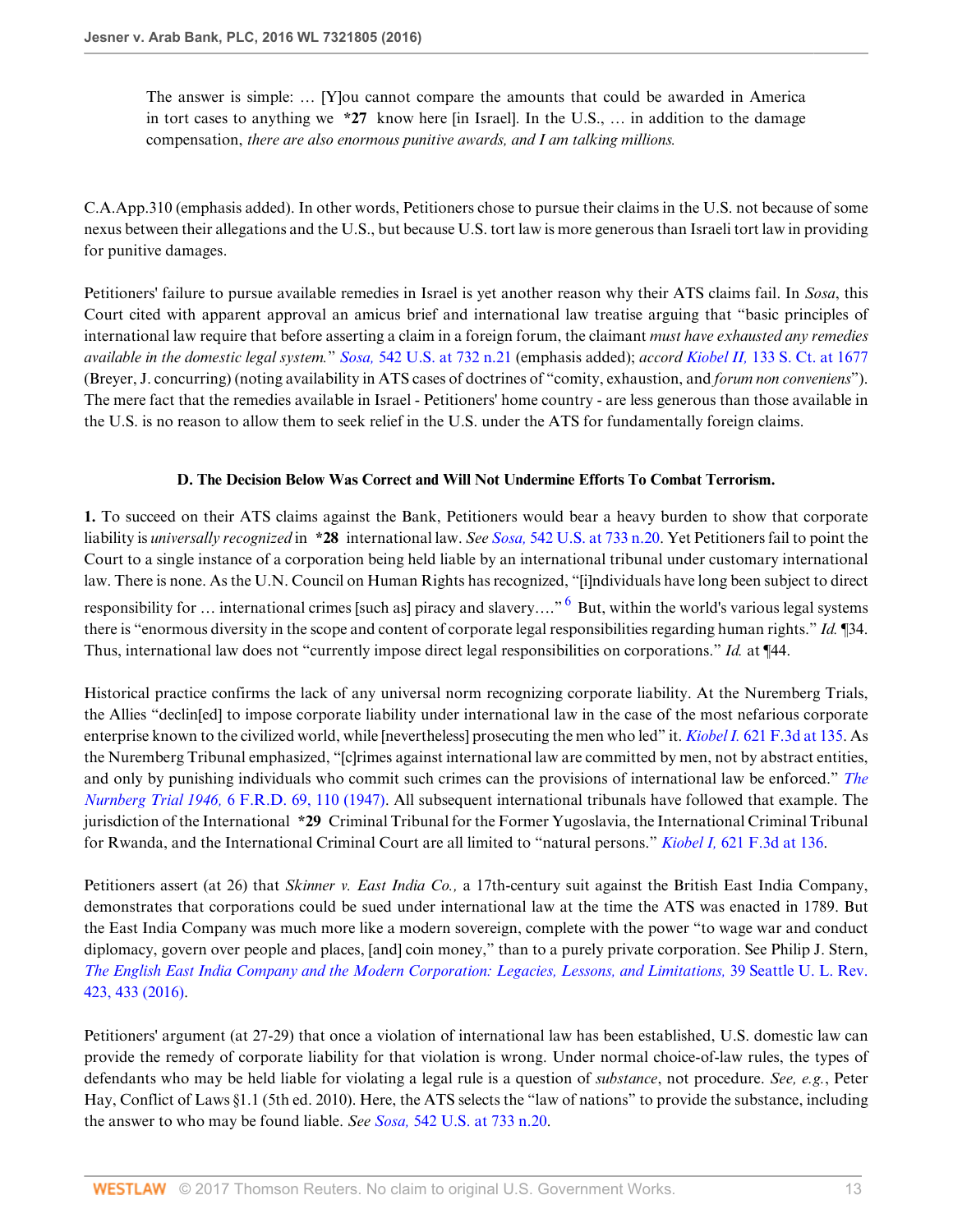Regardless, U.S. law does *not* permit corporate liability in several analogous contexts, and Petitioners offer no plausible basis for recognizing a broader cause of action under the ATS. For example, this Court has held that corporations cannot be found liable in a *Bivens* action for claims arising from the **\*30** violation of domestic civil rights. *See [Corr. Servs.](http://www.westlaw.com/Link/Document/FullText?findType=Y&serNum=2001473498&pubNum=0000780&originatingDoc=I1461840bc39411e6b92bf4314c15140f&refType=RP&fi=co_pp_sp_780_63&originationContext=document&vr=3.0&rs=cblt1.0&transitionType=DocumentItem&contextData=(sc.Search)#co_pp_sp_780_63) Corp. v. Malesko,* [534 U.S. 61, 63 \(2001\).](http://www.westlaw.com/Link/Document/FullText?findType=Y&serNum=2001473498&pubNum=0000780&originatingDoc=I1461840bc39411e6b92bf4314c15140f&refType=RP&fi=co_pp_sp_780_63&originationContext=document&vr=3.0&rs=cblt1.0&transitionType=DocumentItem&contextData=(sc.Search)#co_pp_sp_780_63) And the Torture Victim Protection Act - which is codified as a note to the ATS and provides a specific remedy for "torture" and "extrajudicial killing" - bars liability for corporations. *See [Mohamad](http://www.westlaw.com/Link/Document/FullText?findType=Y&serNum=2027515385&pubNum=0000708&originatingDoc=I1461840bc39411e6b92bf4314c15140f&refType=RP&fi=co_pp_sp_708_1706&originationContext=document&vr=3.0&rs=cblt1.0&transitionType=DocumentItem&contextData=(sc.Search)#co_pp_sp_708_1706) v. Palestinian Auth.,* [132 S. Ct. 1702, 1706 \(2012\)](http://www.westlaw.com/Link/Document/FullText?findType=Y&serNum=2027515385&pubNum=0000708&originatingDoc=I1461840bc39411e6b92bf4314c15140f&refType=RP&fi=co_pp_sp_708_1706&originationContext=document&vr=3.0&rs=cblt1.0&transitionType=DocumentItem&contextData=(sc.Search)#co_pp_sp_708_1706).

**2.** Amici's suggestion that the decision below will "create a troubling gap in U.S. global counterterrorism efforts," Whitehouse Br. 18-20, is pure hyperbole. Federal criminal law separately forbids providing material support to terrorist groups. *See, e.g.*, [18 U.S.C. §§2339A-](http://www.westlaw.com/Link/Document/FullText?findType=L&pubNum=1000546&cite=18USCAS2339A&originatingDoc=I1461840bc39411e6b92bf4314c15140f&refType=LQ&originationContext=document&vr=3.0&rs=cblt1.0&transitionType=DocumentItem&contextData=(sc.Search))[2339C](http://www.westlaw.com/Link/Document/FullText?findType=L&pubNum=1000546&cite=18USCAS2339C&originatingDoc=I1461840bc39411e6b92bf4314c15140f&refType=LQ&originationContext=document&vr=3.0&rs=cblt1.0&transitionType=DocumentItem&contextData=(sc.Search)). The Patriot Act, sanctions programs administered by OFAC, and other banking regulations also prevent the use of the U.S. financial system by terrorists, and punish banks that fail to comply. *See e.g.*, 31 C.F.R. §§595-597. Critically, each of those governmental remedies allows for prosecutorial or regulatory discretion in an area fraught with foreign policy considerations to which the plaintiffs' bar in a private suit will pay no heed. *See [RJR Nabisco v. European Community,](http://www.westlaw.com/Link/Document/FullText?findType=Y&serNum=2039199305&pubNum=0000708&originatingDoc=I1461840bc39411e6b92bf4314c15140f&refType=RP&fi=co_pp_sp_708_2106&originationContext=document&vr=3.0&rs=cblt1.0&transitionType=DocumentItem&contextData=(sc.Search)#co_pp_sp_708_2106)* 136 S. Ct. 2090, 2106 (2016); *Sosa,* [542 U.S. at 727.](http://www.westlaw.com/Link/Document/FullText?findType=Y&serNum=2004637442&pubNum=0000780&originatingDoc=I1461840bc39411e6b92bf4314c15140f&refType=RP&fi=co_pp_sp_780_727&originationContext=document&vr=3.0&rs=cblt1.0&transitionType=DocumentItem&contextData=(sc.Search)#co_pp_sp_780_727)

The civil Anti-Terrorism Act also creates liability for *anyone* - including corporations - who commits "acts of international terrorism." [18 U.S.C. §2333.](http://www.westlaw.com/Link/Document/FullText?findType=L&pubNum=1000546&cite=18USCAS2333&originatingDoc=I1461840bc39411e6b92bf4314c15140f&refType=LQ&originationContext=document&vr=3.0&rs=cblt1.0&transitionType=DocumentItem&contextData=(sc.Search)) Indeed, Petitioners' co-plaintiffs are currently suing the Bank under the ATA for some of the very same attacks at issue here. The Bank continues to mount a vigorous defense to those claims, but its status as a corporation is no defense in that action. The only reason Petitioners are suing under the ATS is **\*31** because Congress has permitted only "national[s] of the United States" to sue under the ATA. Even though Congress recently expanded the scope of the ATA, *see* Justice Against Sponsors of Terrorism Act, [Pub. L. 114-222](http://www.westlaw.com/Link/Document/FullText?findType=l&pubNum=1077005&cite=UUID(IDD75520079-8A11E6BBBCD-1E7FC32F906)&originatingDoc=I1461840bc39411e6b92bf4314c15140f&refType=SL&originationContext=document&vr=3.0&rs=cblt1.0&transitionType=DocumentItem&contextData=(sc.Search)) (2016), those amendments did *not* allow foreign plaintiffs (such as Petitioners) to bring claims in U.S. courts. Allowing ATS claims brought by foreign plaintiffs arising out of acts of international terrorism to proceed in U.S. court would thus directly contravene Congress' judgment that only U.S. nationals may seek relief for "act[s] of international terrorism" in U.S. courts. [18 U.S.C. §2333.](http://www.westlaw.com/Link/Document/FullText?findType=L&pubNum=1000546&cite=18USCAS2333&originatingDoc=I1461840bc39411e6b92bf4314c15140f&refType=LQ&originationContext=document&vr=3.0&rs=cblt1.0&transitionType=DocumentItem&contextData=(sc.Search))

#### **II. Petitioners' Claims Fail As A Matter Of Law For Several Other Independent Reasons.**

Even if the Court were interested in considering the ATS corporate-liability issue despite having denied certiorari on that issue three times in the last two years, and even if Petitioners' claims were not barred by *Kiobel II*, the petition should still be denied as there are multiple additional grounds on which Petitioners' claims fail as a matter of law. *See* Stern & Gressman, Supreme Court Practice 362 (10th ed. 2013) (citing dismissals as improvidently granted where the judgment was "clearly correct on another ground").

### **A. The ATS Does Not Confer Jurisdiction Over Claims Alleging "Terrorism."**

ATS claims are cognizable only for "violations of international law norms that are 'specific, universal, and obligatory.' " *Kiobel II,* [133 S. Ct. at 1665.](http://www.westlaw.com/Link/Document/FullText?findType=Y&serNum=2030367986&pubNum=0000708&originatingDoc=I1461840bc39411e6b92bf4314c15140f&refType=RP&fi=co_pp_sp_708_1665&originationContext=document&vr=3.0&rs=cblt1.0&transitionType=DocumentItem&contextData=(sc.Search)#co_pp_sp_708_1665)

By way of example, Judge Friendly rejected the notion that "the Eighth Commandment **\*32** 'Thou shalt not steal' is part of the law of nations," because, "[w]hile every civilized nation doubtless has this as a part of its legal system," that is insufficient to establish it as a norm of the law of nations; rather, [to be part of international law, a norm] must affect the relationship between states or between an individual and a foreign state, and must relate to the practice of states in their relationships *inter se.*

*Mastafa v. Chevron Corp.,* [770 F.3d 170, 180 \(2d Cir. 2014\)](http://www.westlaw.com/Link/Document/FullText?findType=Y&serNum=2034662860&pubNum=0000506&originatingDoc=I1461840bc39411e6b92bf4314c15140f&refType=RP&fi=co_pp_sp_506_180&originationContext=document&vr=3.0&rs=cblt1.0&transitionType=DocumentItem&contextData=(sc.Search)#co_pp_sp_506_180) (quoting *IIT v. Vencap, Ltd.,* [519 F.2d 1001, 1015 \(2d Cir.](http://www.westlaw.com/Link/Document/FullText?findType=Y&serNum=1975111714&pubNum=0000350&originatingDoc=I1461840bc39411e6b92bf4314c15140f&refType=RP&fi=co_pp_sp_350_1015&originationContext=document&vr=3.0&rs=cblt1.0&transitionType=DocumentItem&contextData=(sc.Search)#co_pp_sp_350_1015) [1975\)](http://www.westlaw.com/Link/Document/FullText?findType=Y&serNum=1975111714&pubNum=0000350&originatingDoc=I1461840bc39411e6b92bf4314c15140f&refType=RP&fi=co_pp_sp_350_1015&originationContext=document&vr=3.0&rs=cblt1.0&transitionType=DocumentItem&contextData=(sc.Search)#co_pp_sp_350_1015) (Friendly, J.)). It is thus irrelevant whether the alleged acts are universally condemned or even universally illegal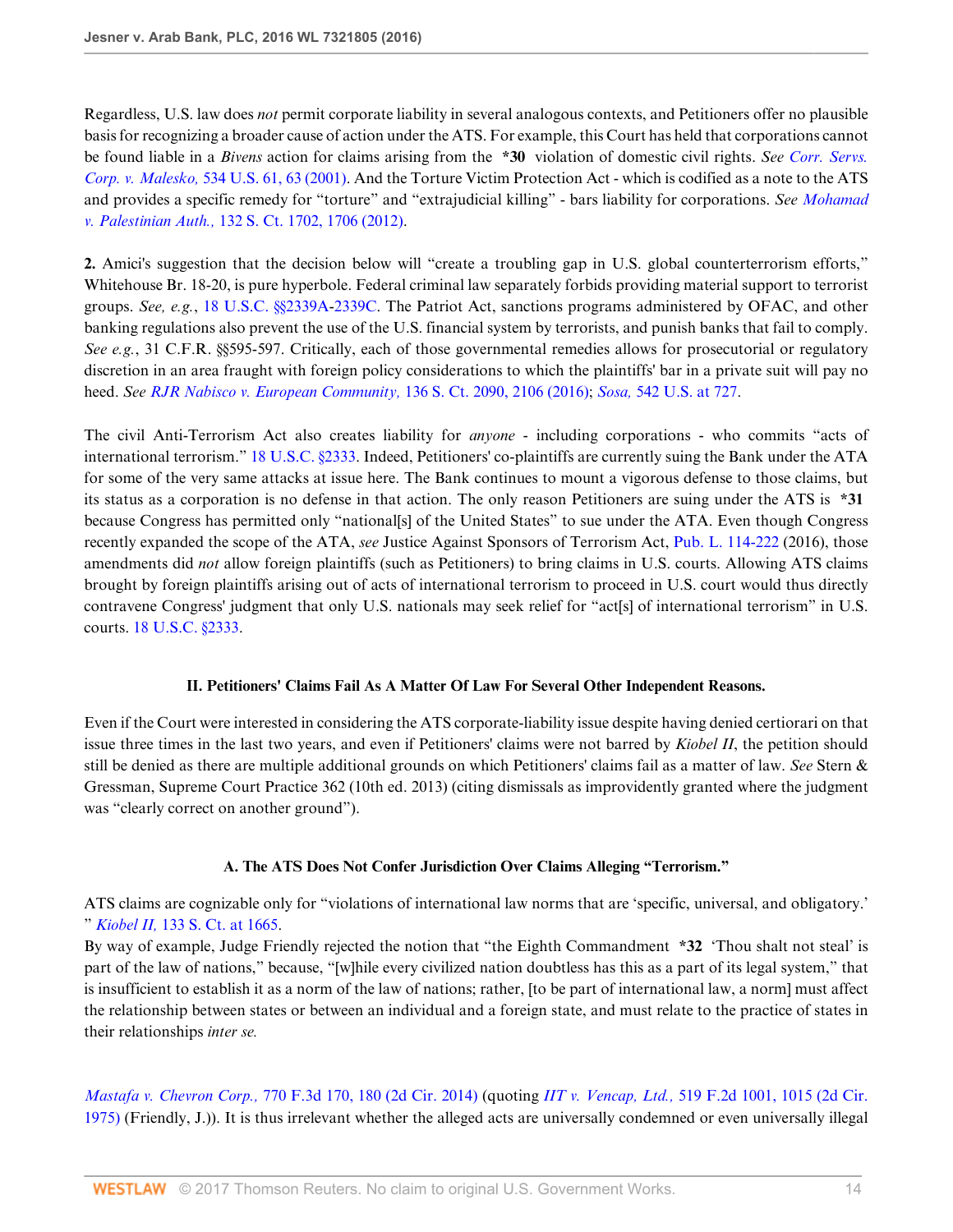under domestic law. The pertinent question is instead whether an action is universally condemned *in international law.* That is a threshold question of law about whether the alleged cause of action is "subject to jurisdiction" under the ATS. *Sosa,* [542 U.S. at 732](http://www.westlaw.com/Link/Document/FullText?findType=Y&serNum=2004637442&pubNum=0000780&originatingDoc=I1461840bc39411e6b92bf4314c15140f&refType=RP&fi=co_pp_sp_780_732&originationContext=document&vr=3.0&rs=cblt1.0&transitionType=DocumentItem&contextData=(sc.Search)#co_pp_sp_780_732).

Petitioners assert (at 21) that "the financing and rewarding of terrorism ... lie[s] at the core of the ATS's concerns." But, to the contrary, ATS claims based on "terrorism" "fail ... because no universal norm against 'terrorism' exist[s] under customary international law." *[In re Terrorist Attacks on Sept. 11, 2001,](http://www.westlaw.com/Link/Document/FullText?findType=Y&serNum=2030355529&pubNum=0000506&originatingDoc=I1461840bc39411e6b92bf4314c15140f&refType=RP&fi=co_pp_sp_506_125&originationContext=document&vr=3.0&rs=cblt1.0&transitionType=DocumentItem&contextData=(sc.Search)#co_pp_sp_506_125)* 714 F.3d 118, 125 (2d Cir. 2013). Even NATO and the U.N. have struggled to define terrorism, and have failed to do so with any consistency. *See [United States v.](http://www.westlaw.com/Link/Document/FullText?findType=Y&serNum=2003268981&pubNum=0000506&originatingDoc=I1461840bc39411e6b92bf4314c15140f&refType=RP&fi=co_pp_sp_506_108&originationContext=document&vr=3.0&rs=cblt1.0&transitionType=DocumentItem&contextData=(sc.Search)#co_pp_sp_506_108) Yousef,* [327 F.3d 56, 108 n.42 \(2d Cir. 2003\)](http://www.westlaw.com/Link/Document/FullText?findType=Y&serNum=2003268981&pubNum=0000506&originatingDoc=I1461840bc39411e6b92bf4314c15140f&refType=RP&fi=co_pp_sp_506_108&originationContext=document&vr=3.0&rs=cblt1.0&transitionType=DocumentItem&contextData=(sc.Search)#co_pp_sp_506_108). The U.S. code contains at least three different definitions of terrorism. *Id.* And the parties to the Rome Conference expressly **\*33** withheld jurisdiction over "terrorism" from the International Criminal Court because they failed to agree on a definition of that term. *See* Aviv Cohen, *[Prosecuting Terrorists at the](http://www.westlaw.com/Link/Document/FullText?findType=Y&serNum=0372735860&pubNum=0215140&originatingDoc=I1461840bc39411e6b92bf4314c15140f&refType=LR&fi=co_pp_sp_215140_223&originationContext=document&vr=3.0&rs=cblt1.0&transitionType=DocumentItem&contextData=(sc.Search)#co_pp_sp_215140_223) [International Criminal Court: Reevaluating an Unused Legal Tool to Combat Terrorism,](http://www.westlaw.com/Link/Document/FullText?findType=Y&serNum=0372735860&pubNum=0215140&originatingDoc=I1461840bc39411e6b92bf4314c15140f&refType=LR&fi=co_pp_sp_215140_223&originationContext=document&vr=3.0&rs=cblt1.0&transitionType=DocumentItem&contextData=(sc.Search)#co_pp_sp_215140_223)* 20 Mich. St. Int'l L. Rev. 219, [223 \(2012\)](http://www.westlaw.com/Link/Document/FullText?findType=Y&serNum=0372735860&pubNum=0215140&originatingDoc=I1461840bc39411e6b92bf4314c15140f&refType=LR&fi=co_pp_sp_215140_223&originationContext=document&vr=3.0&rs=cblt1.0&transitionType=DocumentItem&contextData=(sc.Search)#co_pp_sp_215140_223).

As the Second Circuit explained in another case involving financial services provided to alleged terrorists, "we [have not yet] shaken ourselves free of the cliche that 'one man's terrorist is another man's freedom fighter.' … [And] terrorism - unlike piracy, war crimes, and crimes against humanity - does not provide a basis for universal jurisdiction [under customary international law]." *[Terrorist Attacks](http://www.westlaw.com/Link/Document/FullText?findType=Y&serNum=2030355529&pubNum=0000506&originatingDoc=I1461840bc39411e6b92bf4314c15140f&refType=RP&fi=co_pp_sp_506_125&originationContext=document&vr=3.0&rs=cblt1.0&transitionType=DocumentItem&contextData=(sc.Search)#co_pp_sp_506_125)*, 714 F.3d at 125. This case proves the point. Both sides in the Israeli-Palestinian conflict refer to the other as terrorists. *See Yousef,* [327 F.3d at 106 n.41](http://www.westlaw.com/Link/Document/FullText?findType=Y&serNum=2003268981&pubNum=0000506&originatingDoc=I1461840bc39411e6b92bf4314c15140f&refType=RP&fi=co_pp_sp_506_106&originationContext=document&vr=3.0&rs=cblt1.0&transitionType=DocumentItem&contextData=(sc.Search)#co_pp_sp_506_106). And several of the Palestinian organizations and charities that Petitioners have labeled as "terrorist fronts" "received grants *from the United States government*" through USAID, *Gill,* [893 F. Supp. 2d at 561](http://www.westlaw.com/Link/Document/FullText?findType=Y&serNum=2029142699&pubNum=0004637&originatingDoc=I1461840bc39411e6b92bf4314c15140f&refType=RP&fi=co_pp_sp_4637_561&originationContext=document&vr=3.0&rs=cblt1.0&transitionType=DocumentItem&contextData=(sc.Search)#co_pp_sp_4637_561) (emphasis added), and the international donor community.

<span id="page-14-0"></span>Nor is the Israeli-Palestinian conflict likely to be the only source of "terrorism" claims under the ATS. Both sides in numerous conflicts around the globe accuse the other of terrorism, including India and Pakistan in their dispute over Kashmir, <sup>[7](#page-15-6)</sup> and Russia \*34 and Ukraine in their ongoing conflict. <sup>[8](#page-15-7)</sup> Opening up U.S. courts to "terrorism" claims under the ATS would create a new front for belligerents worldwide, even in cases where U.S. interests are *de minimis* or non-existent.

#### <span id="page-14-1"></span>**B. Petitioners Fail To Plausibly Allege the Requisite Intent and Causation.**

**1.** Since there is no allegation that the Bank has ever directly engaged in terrorism, Petitioners allege that the Bank aided and abetted the attacks that injured them. To prevail on such a claim, Petitioners must show that the Bank acted with the *purpose* of supporting recognized violations of the law of nations, such as genocide and crimes against humanity. *See [Presbyterian Church of Sudan v. Talisman Energy, Inc.,](http://www.westlaw.com/Link/Document/FullText?findType=Y&serNum=2019944807&pubNum=0000506&originatingDoc=I1461840bc39411e6b92bf4314c15140f&refType=RP&fi=co_pp_sp_506_259&originationContext=document&vr=3.0&rs=cblt1.0&transitionType=DocumentItem&contextData=(sc.Search)#co_pp_sp_506_259)* 582 F.3d 244, 259 (2d Cir. 2009); *[Aziz v. Alcolac, Inc.,](http://www.westlaw.com/Link/Document/FullText?findType=Y&serNum=2026170055&pubNum=0000506&originatingDoc=I1461840bc39411e6b92bf4314c15140f&refType=RP&fi=co_pp_sp_506_398&originationContext=document&vr=3.0&rs=cblt1.0&transitionType=DocumentItem&contextData=(sc.Search)#co_pp_sp_506_398)* 658 [F.3d 388, 398 \(4th Cir. 2011\)](http://www.westlaw.com/Link/Document/FullText?findType=Y&serNum=2026170055&pubNum=0000506&originatingDoc=I1461840bc39411e6b92bf4314c15140f&refType=RP&fi=co_pp_sp_506_398&originationContext=document&vr=3.0&rs=cblt1.0&transitionType=DocumentItem&contextData=(sc.Search)#co_pp_sp_506_398). An allegation that a company *knowingly* "[did] business with [Hamas or a charity allegedly affiliated with Hamas] … does not by itself demonstrate a *purpose* to support [genocide or crimes against humanity]." *Doe I v. Nestle USA, Inc.,* [766 F.3d 1013, 1025 \(9th Cir. 2014\)](http://www.westlaw.com/Link/Document/FullText?findType=Y&serNum=2034278890&pubNum=0000506&originatingDoc=I1461840bc39411e6b92bf4314c15140f&refType=RP&fi=co_pp_sp_506_1025&originationContext=document&vr=3.0&rs=cblt1.0&transitionType=DocumentItem&contextData=(sc.Search)#co_pp_sp_506_1025) (emphasis added), *cert. denied*, [136 S. Ct, 798 \(2016\)](http://www.westlaw.com/Link/Document/FullText?findType=Y&serNum=2037211656&pubNum=0000708&originatingDoc=I1461840bc39411e6b92bf4314c15140f&refType=RP&originationContext=document&vr=3.0&rs=cblt1.0&transitionType=DocumentItem&contextData=(sc.Search)).

Here, any allegation that the Bank acted with the purpose of facilitating crimes against humanity or genocide would be implausible in the extreme. Indeed, the U.S. government has described the Bank as "a constructive partner" and "a lead[er] … on anti- **\*35** money laundering and combatting the financing of terrorism." U.S. *Linde* Br.20. There can be no plausible allegation that the Bank acted with the purpose of supporting genocide or crimes against humanity when it was working closely with both the U.S. and other governments to fight terrorism and terrorist financing.

**2.** Finally, Petitioners cannot prevail unless they prove *proximate causation* - that the Bank's actions "led directly to the plaintiffs injuries." *[Anza v. Ideal Steel Supply Corp.,](http://www.westlaw.com/Link/Document/FullText?findType=Y&serNum=2009295918&pubNum=0000780&originatingDoc=I1461840bc39411e6b92bf4314c15140f&refType=RP&fi=co_pp_sp_780_461&originationContext=document&vr=3.0&rs=cblt1.0&transitionType=DocumentItem&contextData=(sc.Search)#co_pp_sp_780_461)* 547 U.S. 451, 461 (2006). But simply providing financial services to persons or charities allegedly affiliated with a terrorist group or related to a terrorist does not *proximately cause* injuries resulting from terrorist attacks. *See, e.g., Rothstein v. UBS AG,* [708 F.3d 82, 95 \(2d Cir. 2013\)](http://www.westlaw.com/Link/Document/FullText?findType=Y&serNum=2029858337&pubNum=0000506&originatingDoc=I1461840bc39411e6b92bf4314c15140f&refType=RP&fi=co_pp_sp_506_95&originationContext=document&vr=3.0&rs=cblt1.0&transitionType=DocumentItem&contextData=(sc.Search)#co_pp_sp_506_95); *[Terrorist Attacks,](http://www.westlaw.com/Link/Document/FullText?findType=Y&serNum=2030355529&pubNum=0000506&originatingDoc=I1461840bc39411e6b92bf4314c15140f&refType=RP&fi=co_pp_sp_506_124&originationContext=document&vr=3.0&rs=cblt1.0&transitionType=DocumentItem&contextData=(sc.Search)#co_pp_sp_506_124)* 714 F.3d